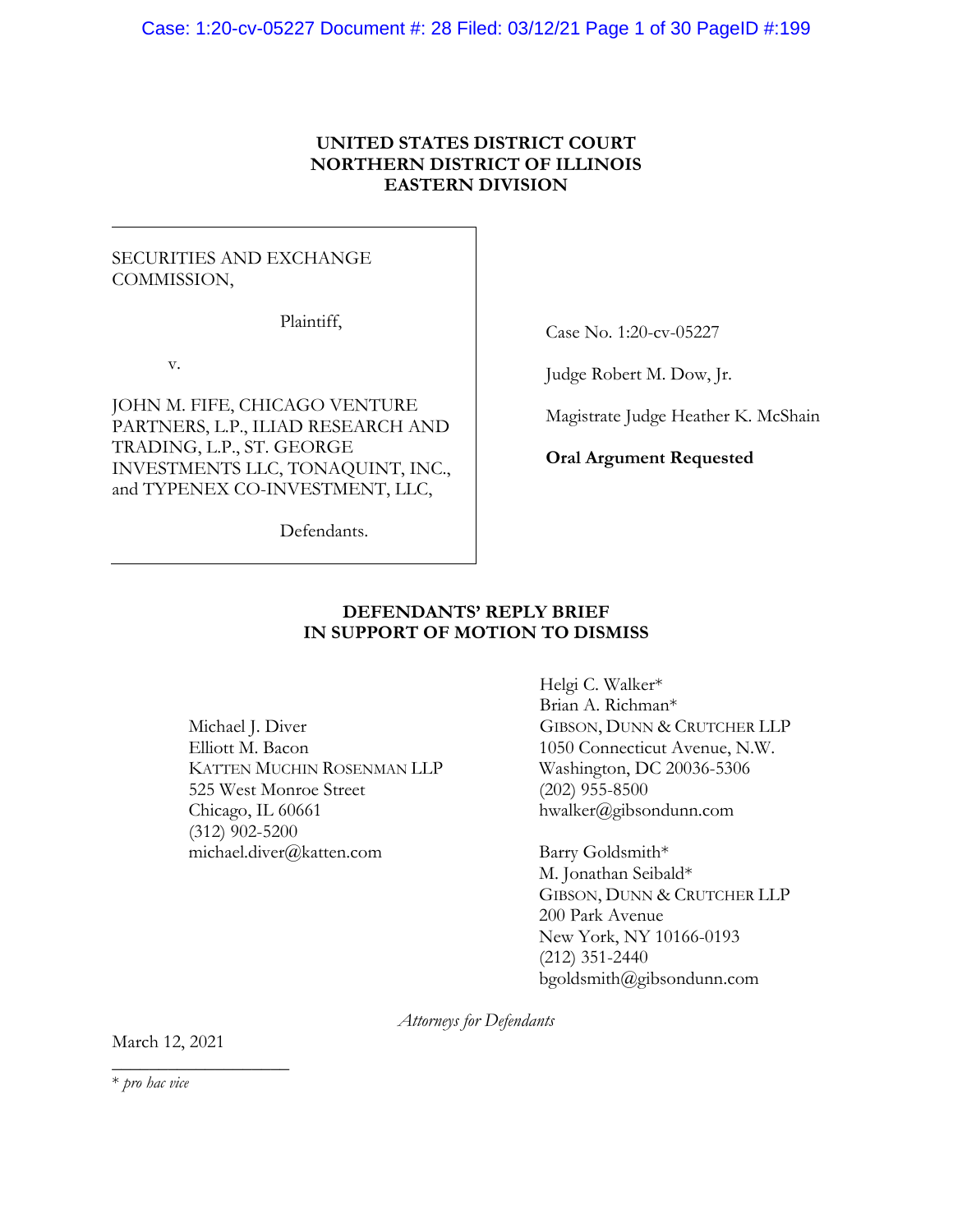## **TABLE OF CONTENTS**

|      |                                                                                   |    |                                                                              | Page |
|------|-----------------------------------------------------------------------------------|----|------------------------------------------------------------------------------|------|
|      |                                                                                   |    |                                                                              |      |
|      |                                                                                   |    |                                                                              |      |
| Ι.   | The SEC's Ahistorical, Hyperliteral, And Overbroad Interpretation Of The Exchange |    |                                                                              |      |
|      | А.                                                                                |    |                                                                              |      |
|      | <b>B.</b>                                                                         |    | The SEC Fails To Address The Exchange Act's Contemporary Meaning3            |      |
|      |                                                                                   | 1. | The SEC Ignores How The Phrase "Buying And Selling Securities For One's      |      |
|      |                                                                                   | 2. | The SEC Cannot Evade The Contemporary Meaning Of "Buying And                 |      |
|      |                                                                                   | 3. | The SEC Disregards The Body Of Learning From Which Congress Took             |      |
|      | $C$ .                                                                             |    | The SEC Fails To Reconcile Its Theory With The Larger Regulatory Structure 9 |      |
|      | D.                                                                                |    |                                                                              |      |
|      | Ε.                                                                                |    |                                                                              |      |
| II.  |                                                                                   |    |                                                                              |      |
| III. |                                                                                   |    |                                                                              |      |
|      | А.                                                                                |    | Seila Law Forecloses The SEC's Claim To Authority To Bring This Case.  16    |      |
|      | <b>B.</b>                                                                         |    | The SEC Cannot Force CVP To Subject Itself To The Jurisdiction Of SIPC.  18  |      |
|      |                                                                                   |    |                                                                              |      |
|      |                                                                                   |    |                                                                              |      |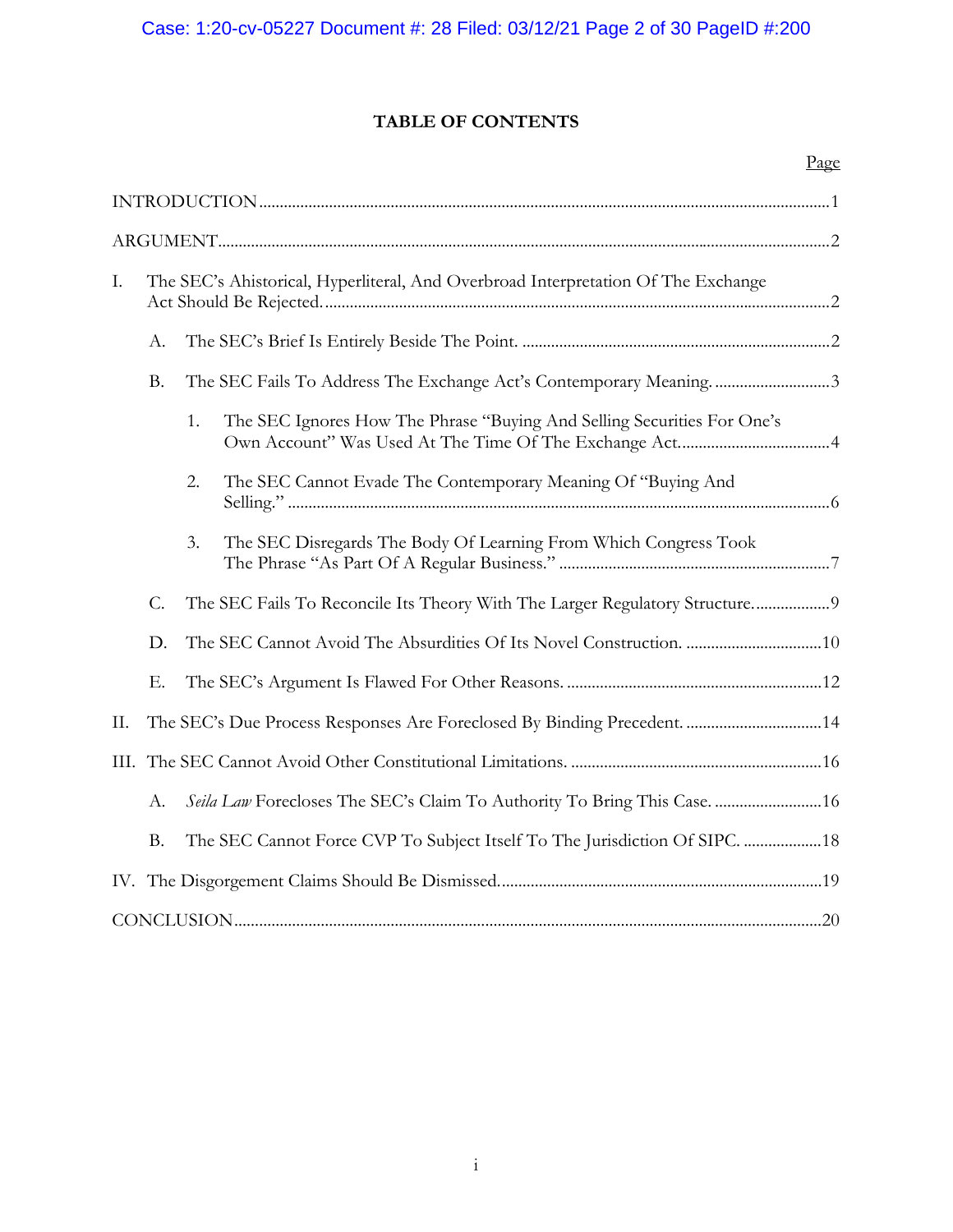## **TABLE OF APPENDICES**

## **Available at Dkt. 23-1 (Appendix to Brief in Support of Motion to Dismiss):**

- APPENDIX A: C.H. Meyer, Law of Stock Brokers and Stock Exchanges § 43-a (Supp. 1933)
- APPENDIX B: SEC, Report on the Feasibility and Advisability of the Complete Segregation of the Functions of Dealer and Broker, *Introduction* (1936)
- APPENDIX C: Webster's New International Dictionary, *dealer* (2d ed. 1934)

#### **Additional Appendices for Reply Brief in Support of Motion to Dismiss:**

- APPENDIX D: Elray Resources Inc., Quarterly Report (Form 10-Q) (Aug. 15, 2016)
- APPENDIX E: SEC, Exchange Act Release No. 211, 1935 SEC LEXIS 179 (May 6, 1935)
- APPENDIX F: 1 L. Loss et al., Fundamentals of Securities Regulation § 3.A.4 (7th ed. 2021 Cum. Supp.)
- APPENDIX G: H.R. Rep. No. 73-85, at 11–14 (1933)
- APPENDIX H: H.R. Rep. No. 76-2639, at 9–10 (1940)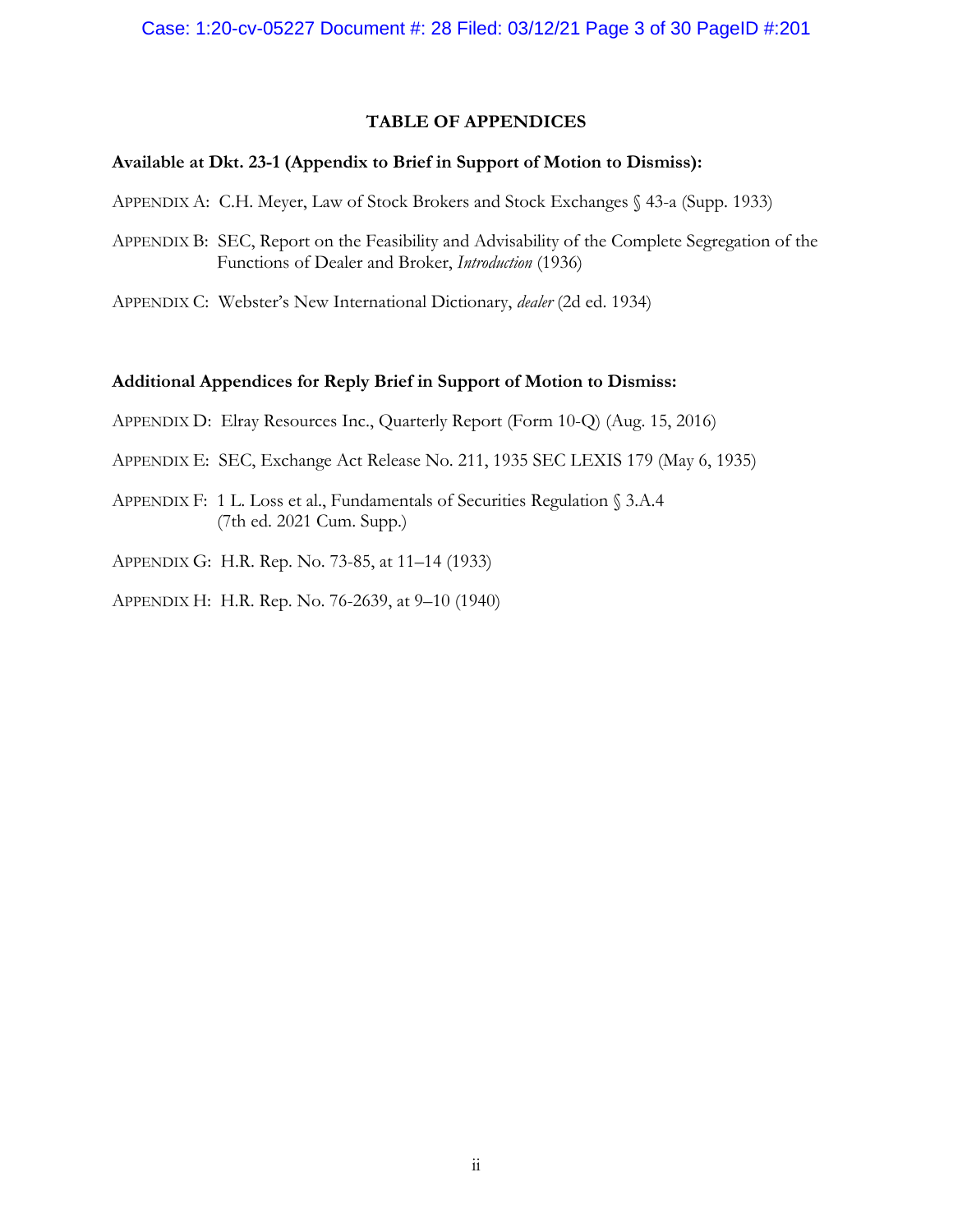# Case: 1:20-cv-05227 Document #: 28 Filed: 03/12/21 Page 4 of 30 PageID #:202

# TABLE OF AUTHORITIES

## $Page(s)$

| Cases                                           |
|-------------------------------------------------|
| Abuelhawa v. United States,                     |
| Air Wis. Airlines Corp. v. Hoeper,              |
| Alvarez v. United States,                       |
| Avalos v. Pulte Home Corp.,                     |
| Chapel Invs., Inc. v. Cherubim Interests, Inc., |
| Cox v. Louisiana,                               |
| Dep't of Transp. v. Ass'n of Am. R.Rs.,         |
| Donander Co. v. Comm'r,                         |
| Eastside Church of Christ v. Nat'l Plan, Inc.,  |
| FCC v. Fox Television Stations, Inc.,           |
| FEC v. NRA Political Victory Fund,              |
| Free Enter. Fund. v. PCAOB,                     |
| Garza v. Henderson,                             |
| Herrmann v. Cencom Cable Assocs.,               |
| Horne v. Dep't of Agric.,                       |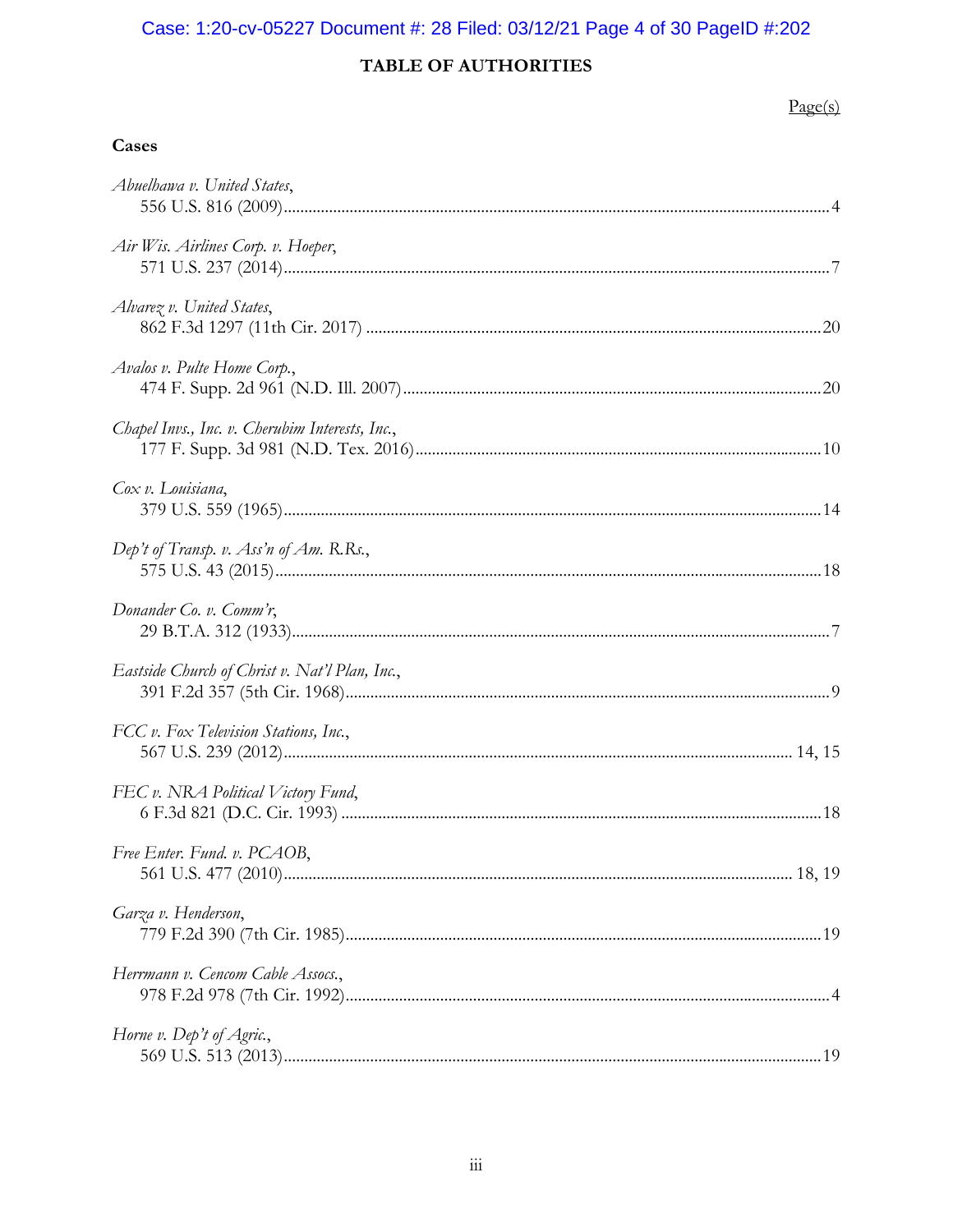# Case: 1:20-cv-05227 Document #: 28 Filed: 03/12/21 Page 5 of 30 PageID #:203

## TABLE OF AUTHORITIES (continued)

## $Page(s)$

| Horne v. Dep't of Agric.,                            |     |
|------------------------------------------------------|-----|
| Humphrey's Ex'r v. United States,                    |     |
| Lamar, Archer & Cofrin, LLP v. Appling,              |     |
| $Liu$ v. $SEC,$                                      |     |
| Mass. Fin. Servs. v. SIPC,                           |     |
| Michigan v. U.S. Army Corps of Eng'rs,               |     |
| Morrison v. Olson,                                   |     |
| New Prime Inc. v. Oliveira,                          |     |
| Ocampo v. GC Servs., Ltd. P'ship,                    |     |
| Oceana Capitol Grp. v. Red Giant Entm't, Inc.,       |     |
| Padilla v. DISH Network LLC,                         |     |
| PHH Corp. v. CFPB,                                   | .14 |
| Pub. Printing,                                       |     |
| SEC v. Almagarby,                                    |     |
| SEC v. Big Apple Consulting USA, Inc.,               |     |
| SEC v. Blinder, Robinson $\mathcal{C}^{\infty}$ Co., |     |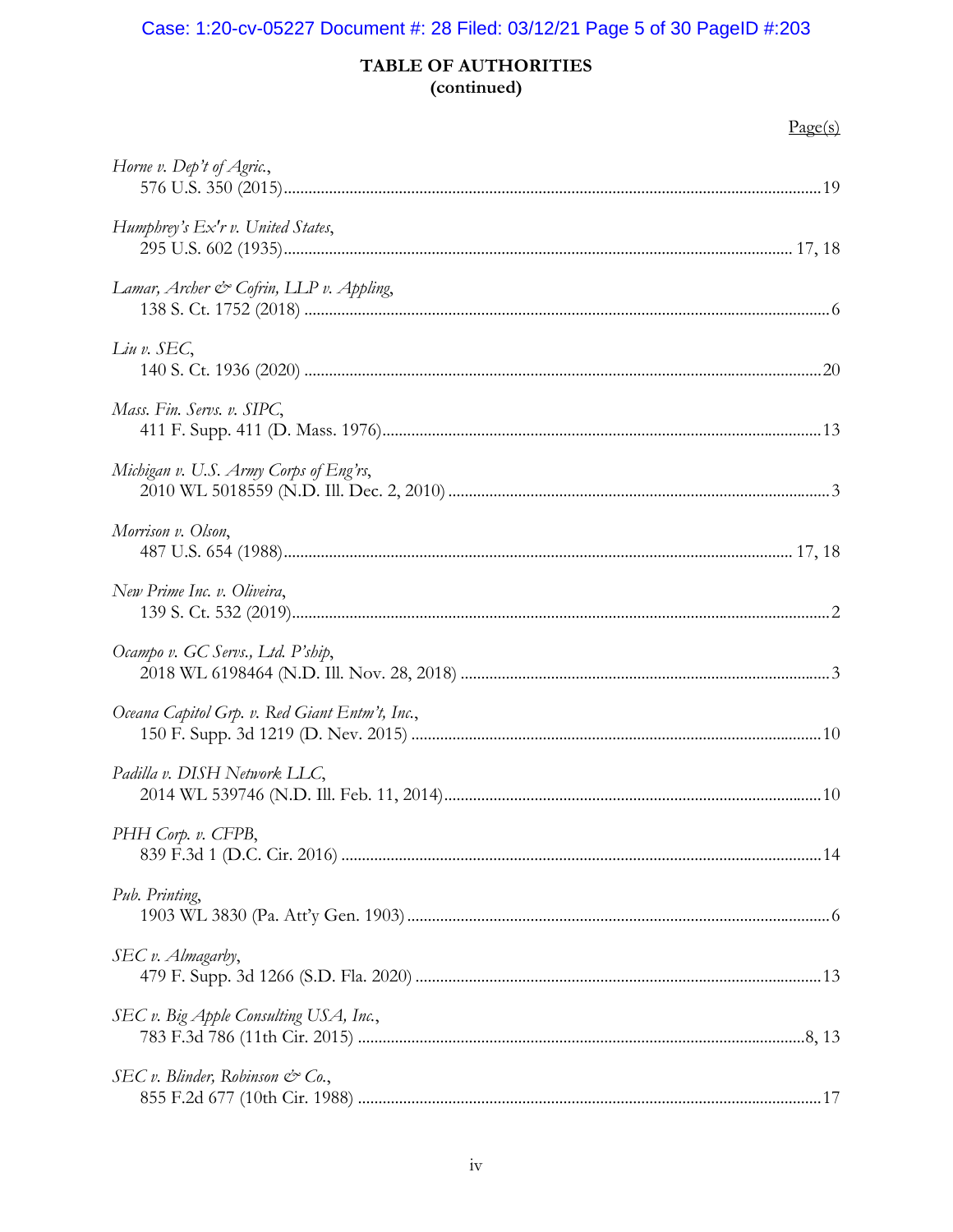# Case: 1:20-cv-05227 Document #: 28 Filed: 03/12/21 Page 6 of 30 PageID #:204

## TABLE OF AUTHORITIES (continued)

| SEC v. Bolla,                      |  |
|------------------------------------|--|
| SEC v. Buntrock,                   |  |
| SEC v. Fierro,                     |  |
| SEC v. Keener,                     |  |
| SEC v. River N. Equity LLC,        |  |
| SEC v. Ustian,                     |  |
| Seila Law LLC v. CFPB,             |  |
| SIPC v. Barbour,                   |  |
| State v. San Patricio Canning Co., |  |
| State v. Yearby,                   |  |
| Stiles v. Int'l BioResources, LLC, |  |
| Upton v. SEC,                      |  |
| Util. Air Regul. Grp. v. EPA,      |  |
| Weisbrod v. Lowitz,                |  |
| Wiener v. United States,           |  |
| Wis. Cent. Ltd. v. United States,  |  |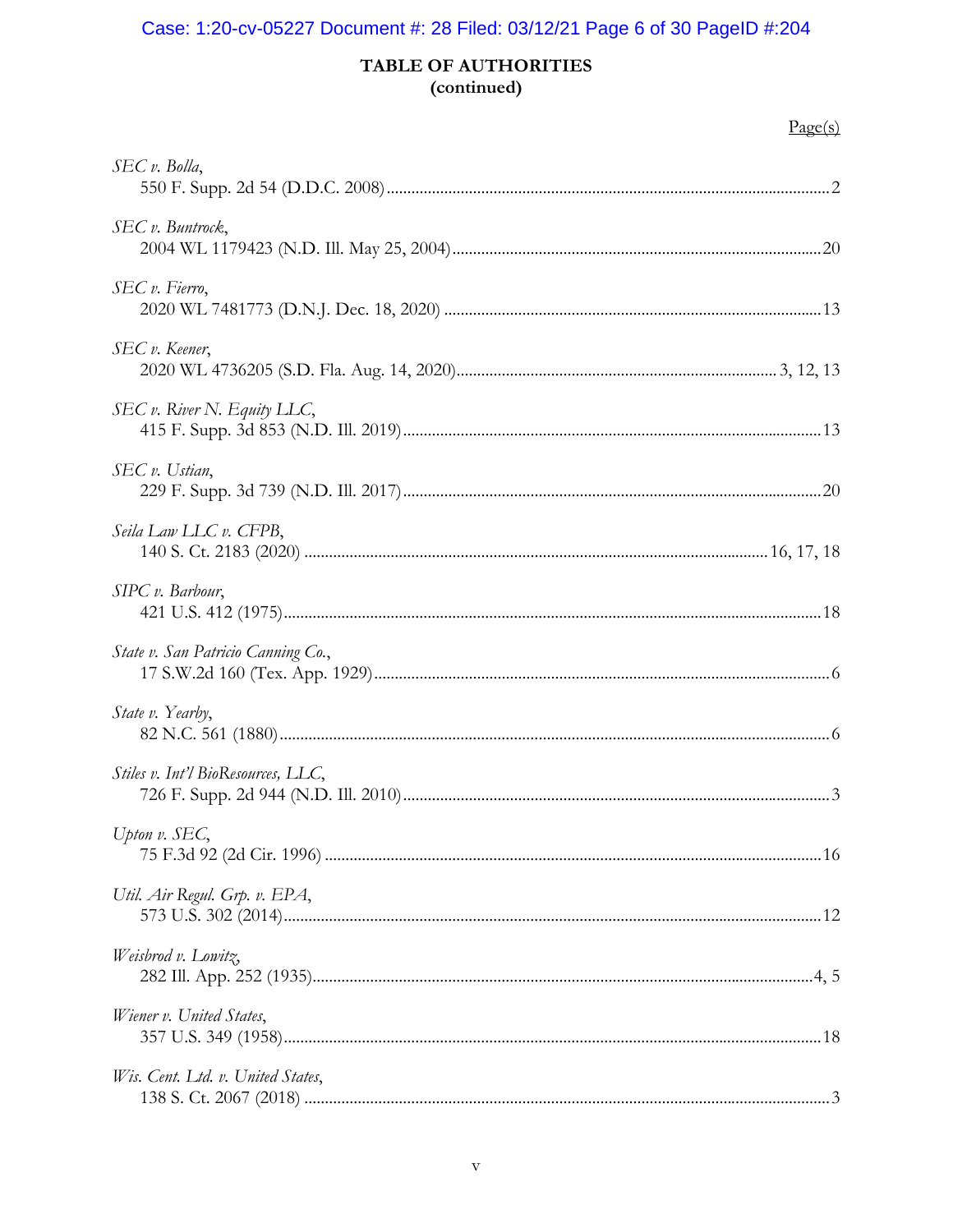# Case: 1:20-cv-05227 Document #: 28 Filed: 03/12/21 Page 7 of 30 PageID #:205

## TABLE OF AUTHORITIES (continued)

 $Page(s)$ 

| In re Xonics Photochemical, Inc., |  |
|-----------------------------------|--|
|                                   |  |

## **Statutes**

| 15 U.S.C.                                                           |  |
|---------------------------------------------------------------------|--|
|                                                                     |  |
|                                                                     |  |
|                                                                     |  |
|                                                                     |  |
|                                                                     |  |
|                                                                     |  |
|                                                                     |  |
|                                                                     |  |
|                                                                     |  |
|                                                                     |  |
|                                                                     |  |
|                                                                     |  |
|                                                                     |  |
|                                                                     |  |
|                                                                     |  |
|                                                                     |  |
|                                                                     |  |
|                                                                     |  |
| District of Columbia Nonprofit Corporation Act, Pub. L. No. 87-569, |  |
|                                                                     |  |
| <b>Regulations</b>                                                  |  |
|                                                                     |  |
|                                                                     |  |
| <b>Other Authorities</b>                                            |  |
| In re Accounting Consultants, Inc.,                                 |  |
|                                                                     |  |
|                                                                     |  |
| Dep't of Enforcement v. Scottsdale Cap. Advisors Corp.,             |  |
|                                                                     |  |
| In re Elray Res., Inc.,                                             |  |
|                                                                     |  |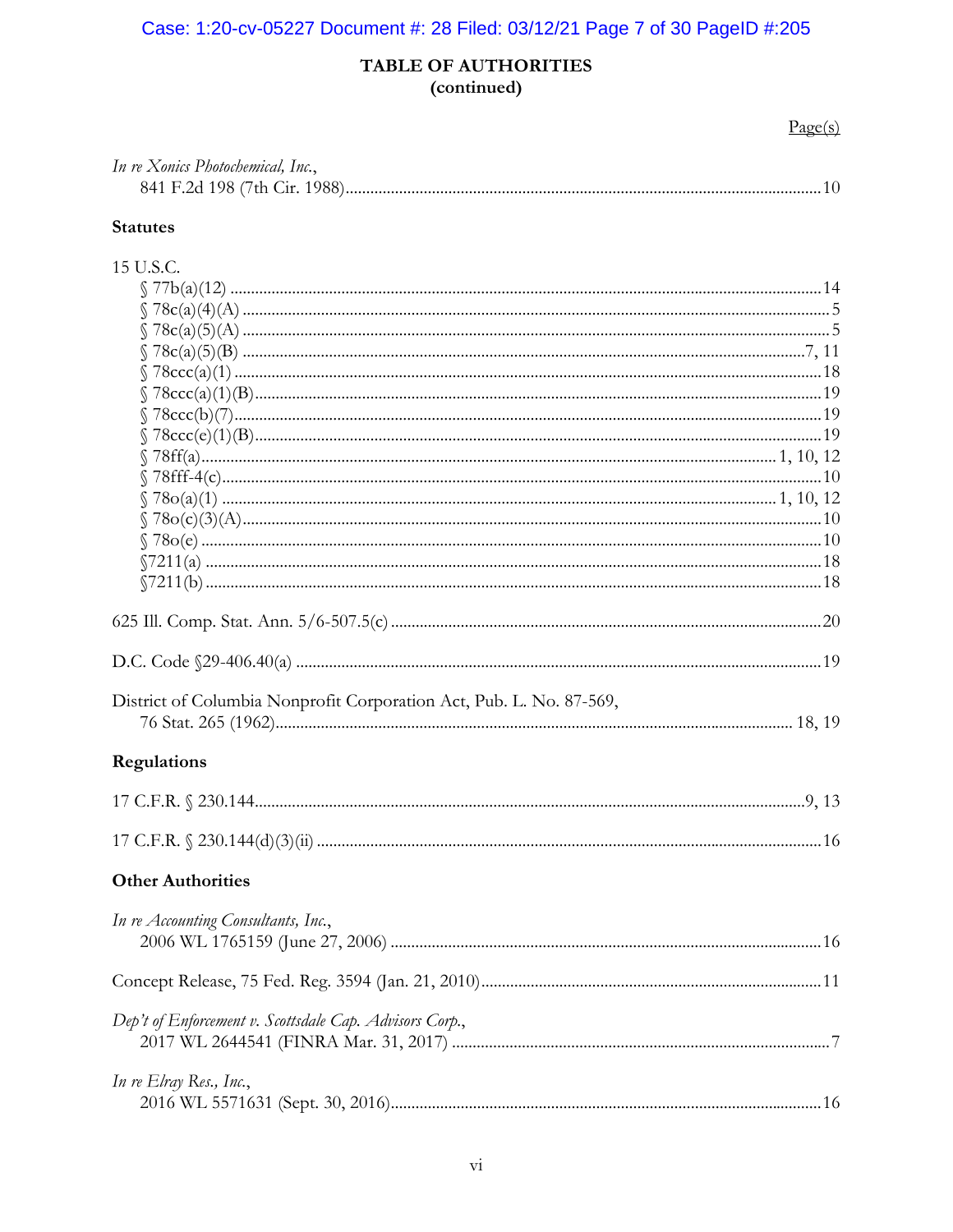# Case: 1:20-cv-05227 Document #: 28 Filed: 03/12/21 Page 8 of 30 PageID #:206

## **TABLE OF AUTHORITIES (continued)**

## $Page(s)$

| Exchange Act Release No. 211,                                                      |  |
|------------------------------------------------------------------------------------|--|
|                                                                                    |  |
| S. Goldfarb & M. Wirz, Borrowing Binge Reaches Riskiest Companies,                 |  |
| In re Gordon Wesley Sodorff, Jr.,                                                  |  |
|                                                                                    |  |
|                                                                                    |  |
| In re Industry Guidance on the Commission's Case Law Interpreting 18 U.S.C. §1464, |  |
| 14. Loss et al., Fundamentals of Securities Regulation (7th ed. 2021 Cum. Supp.)14 |  |
| D. MacMillan et al., Spotify Raises \$1 Billion in Debt Financing,                 |  |
|                                                                                    |  |
| Planning Research Corp.,                                                           |  |
|                                                                                    |  |
|                                                                                    |  |
|                                                                                    |  |
| SEC, "Restricted" Securities: Removing the Restrictive Legend,                     |  |
| SEC, Report on the Feasibility and Advisability of the Complete Segregation of the |  |
| Testimony of Richard L. Lindsey, Div. of Mkt. Reg.,                                |  |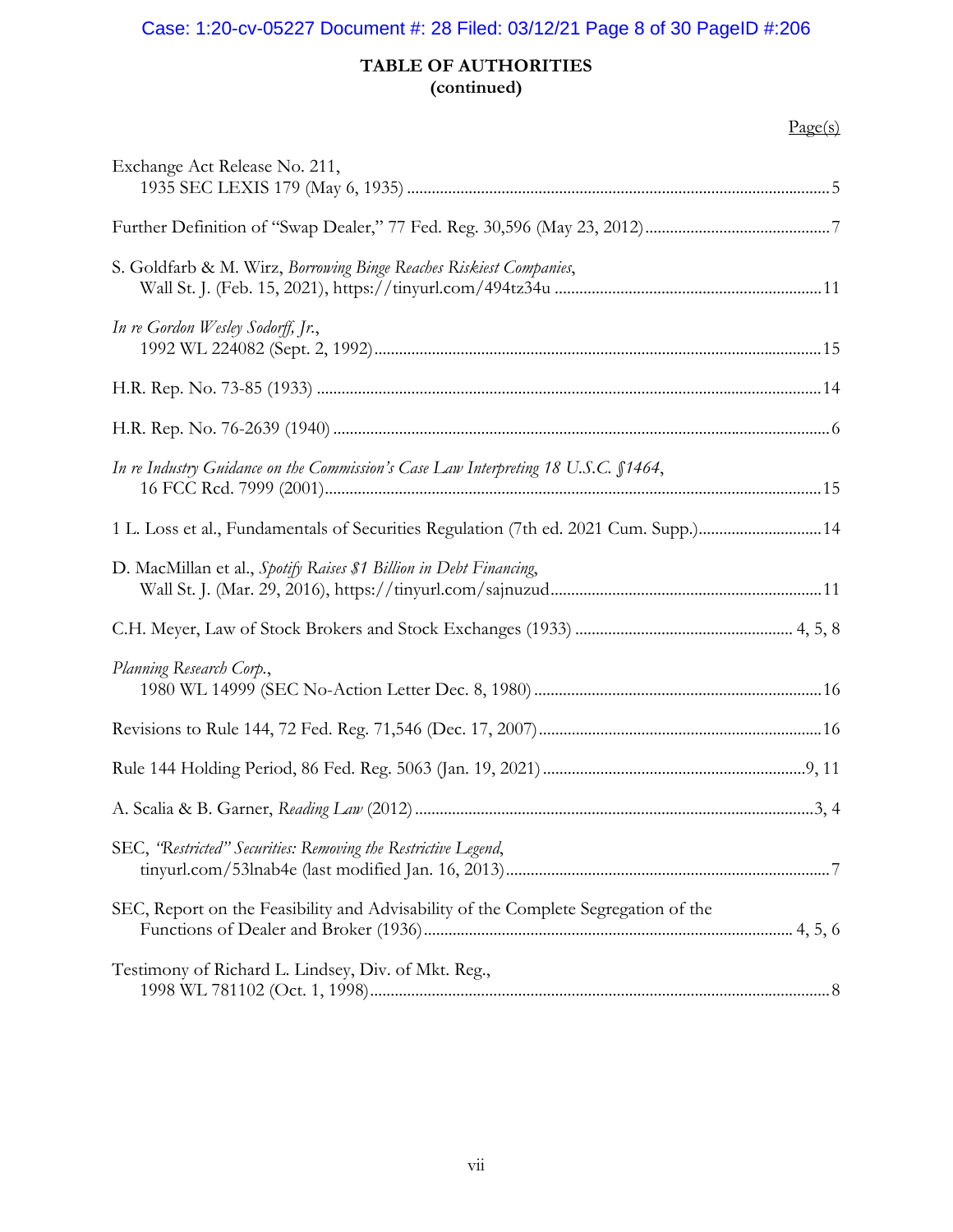#### **INTRODUCTION**

The SEC claims to have discovered in a long-extant statute a transformative legal rule overlooked by all at the time of the law's adoption, and by everyone since—until the SEC started this and other retroactive enforcement actions. Stripping the Exchange Act of its historical and statutory context—and marginalizing five decades of the Commission's own guidance as "not dispositive"—the agency insists that Congress swept within the definition of "dealer" "literal[ly]" any "business" that "b[uys] and s[ells] securities" for "profit" on "more than a few" occasions. SEC Br. 9–10, 12, 18 n.3. That is absurd, and is not the law. The SEC's theory would make a felon of virtually any person who has been associated with any hedge fund, investment company, or family office—firms that buy and sell billions of dollars of securities each year, yet have never registered as dealers. *See* 15 U.S.C. §§ 78o(a)(1), 78ff(a). Although the SEC tries to claim the high ground of "plain language," the agency's hyperliteral approach is not faithful to traditional tools of statutory construction based on the text, context, and history of the definition. If the definition really means what the SEC now says it does, one would think somebody would have recognized that over the course of the last century.

The only authority the SEC can muster for this illogical and expansive theory is four nonprecedential district court decisions—all decided in the last 16 months, and cited on nearly every page of the Commission's brief—*that do not even purport to interpret the statutory text*, because no party had raised a statutory argument. The SEC's brief is thus entirely beside the point. It does not engage the foundational question of statutory interpretation: how would a reasonable person have interpreted the Exchange Act's text at the time of the Act's adoption? On that question, there is no doubt. As CVP's opening brief demonstrated, no one at the time would—indeed, *no one ever has*—read the Exchange Act the way today's Commission would prefer. Every court, every commentator, and every previous Commission adopted a far narrower reading—one that tracked decades of legal precedent and ordinary parlance, and readily conformed to the broader statutory structure.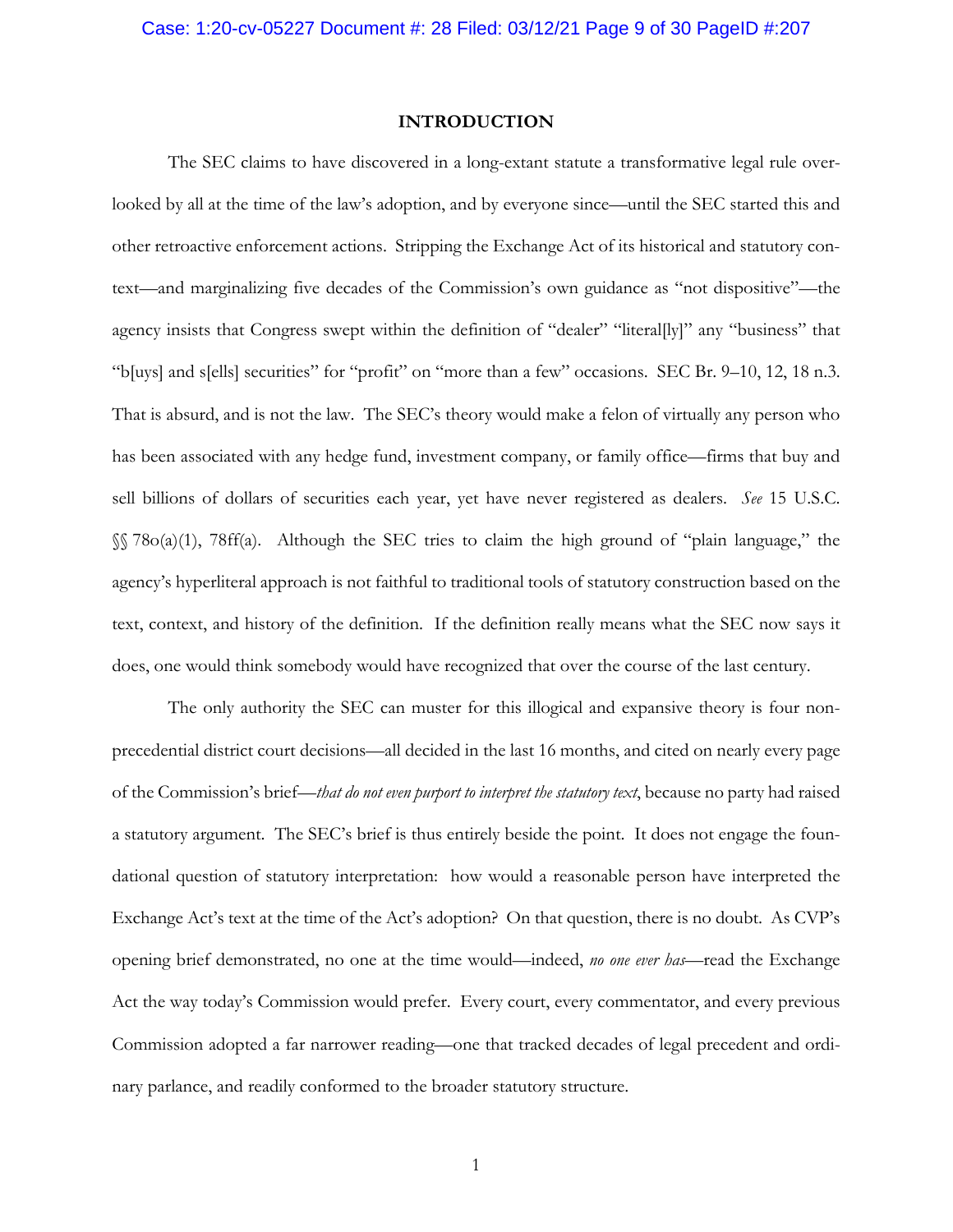## Case: 1:20-cv-05227 Document #: 28 Filed: 03/12/21 Page 10 of 30 PageID #:208

The SEC presses its sweeping theory here for a simple reason: it cannot implement its preferred policy without it. Convertible debt lending is perfectly legal. The SEC's own regulations expressly provide a safe harbor to lenders to offer public companies an alternative form of financing one where the lender can recoup its investment by converting the outstanding debt into common stock and selling the stock into the market. CVP Br. 4–5. As the SEC previously acknowledged, this type of funding is critical to small, emerging (often unlisted) companies and their shareholders, because it provides access to capital that these companies cannot obtain from other sources. *Id.* at 5. That today's Commission has changed its mind—and thinks the terms of these loans too "favorable" to the lender, or the "discounts" on conversion too "deep," or finds this legitimate business distasteful is irrelevant. SEC Br. 4. That is the stuff of rulemaking—not civil enforcement actions with claims for retroactive penalties and disgorgement. If the SEC really wants to shut down convertible loan financing in the over-the-counter markets or place further restrictions on it, the agency is free to propose a rule change—in fact, after CVP filed its motion to dismiss in this case, the SEC proposed an amendment that would place limitations on the exact type of convertible loans at issue here. But what the SEC cannot do, in 2021, is pluck a few words from a 90-year-old statute—strip them of all historical and statutory context—and selectively wield them against a newly disfavored class of lenders.

#### **ARGUMENT**

## **I. The SEC's Ahistorical, Hyperliteral, And Overbroad Interpretation Of The Exchange Act Should Be Rejected.**

#### **A. The SEC's Brief Is Entirely Beside The Point.**

The SEC devotes nearly every page of its brief (at 1, 2, 3, 10, 11, 12, 14, 15, 18, 21) to four district court decisions that, significantly, do not "actually analyz[e]" the statutory text. *SEC v. Bolla*, 550 F. Supp. 2d 54, 62 (D.D.C. 2008). Those decisions are thus irrelevant, *id.*; they do not shed any light on the actual question in *this* case: how would a reasonable person have interpreted the Exchange Act's text "at the time of the Act's adoption"? *New Prime Inc. v. Oliveira*, 139 S. Ct. 532, 539 (2019).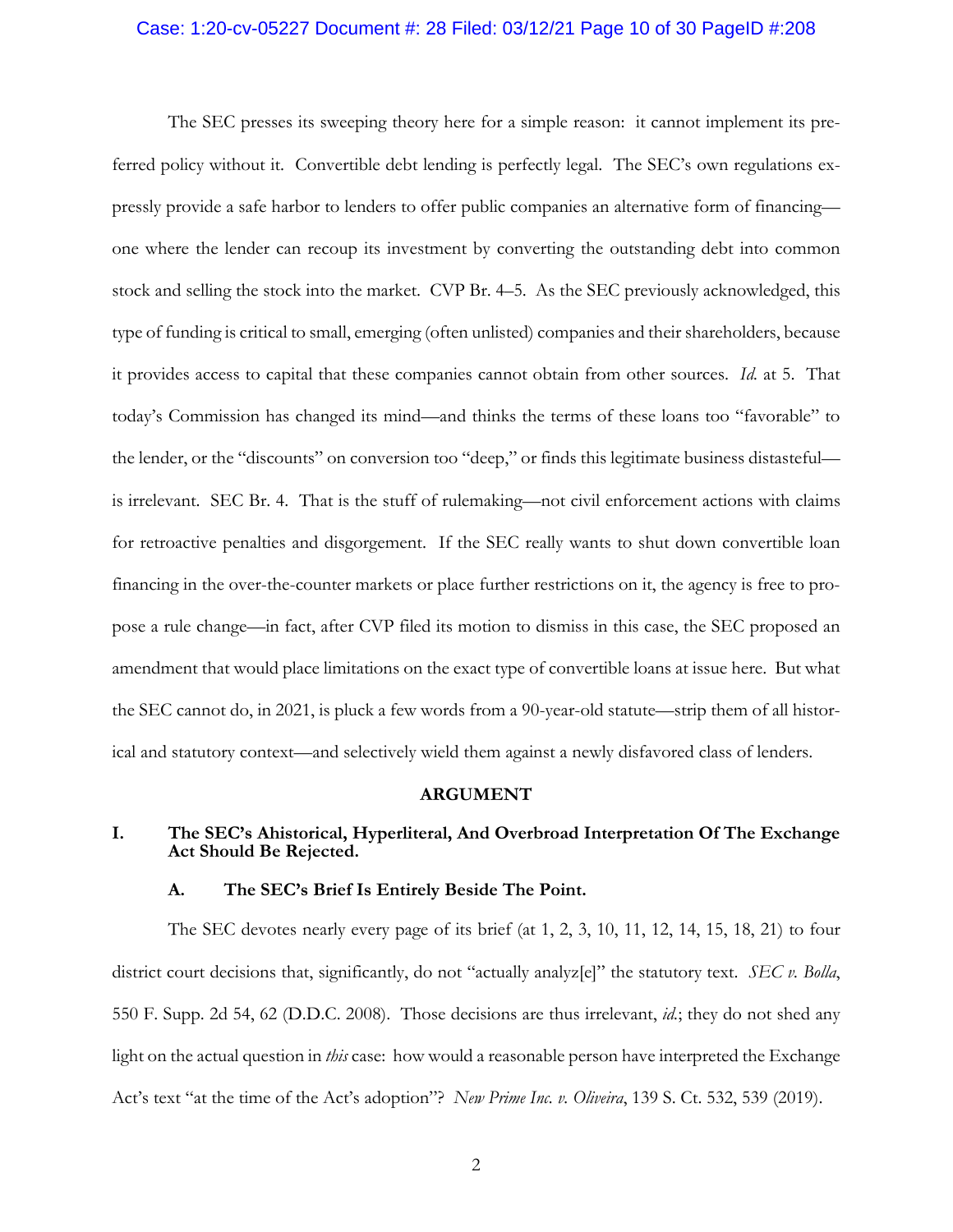## Case: 1:20-cv-05227 Document #: 28 Filed: 03/12/21 Page 11 of 30 PageID #:209

On numerous occasions, this Court has given little weight to cases that do not consider the issue for which they are cited*. See, e.g.*, *Ocampo v. GC Servs., Ltd. P'ship*, 2018 WL 6198464, at \*10 n.15 (N.D. Ill. Nov. 28, 2018) (Dow, J.); *Michigan v. U.S. Army Corps of Eng'rs*, 2010 WL 5018559, at \*17 n.19 (N.D. Ill. Dec. 2, 2010) (Dow, J.); *Stiles v. Int'l BioResources, LLC*, 726 F. Supp. 2d 944, 951–52 (N.D. Ill. 2010) (Dow, J.). This time should be no different. The SEC's four hand-picked cases come from the agency's newly launched broadside against the convertible note industry. But presumably because no one knew that the SEC would suddenly disavow all of its prior guidance as "not dispositive," the initial defendants all offered the same defense: they followed the SEC's guidance. *See, e.g.*, *SEC v. Keener*, 2020 WL 4736205, at \*3 (S.D. Fla. Aug. 14, 2020) ("Defendant contends that he is . . . not a dealer, based on various factors mentioned in the SEC's Guide to Broker-Dealer Registration."). As a result, none of the courts had occasion to consider—much less decide—to what extent the SEC's theory conformed to the *statutory* text. The decisions in those cases are thus of little help in *this* case.

### **B. The SEC Fails To Address The Exchange Act's Contemporary Meaning.**

In this case, CVP raises a statutory argument that the SEC's cases and its opposition do not address. In 30 pages, the SEC has nothing to say about the contemporary meaning of the Exchange Act's text. Rather, the agency takes just nine words—"buying and selling securities for such person's own account"—and insists on reading them as if they fell fully-formed from the sky in 2021, without any prior meaning or history. That is not how statutory interpretation works. Simply repeating even 35 times (at 1, 2, 3, 8, 9, 10, 11, 12, 13, 14, 15, 16, 17, 19)—that a phrase appears in a "definition" does not absolve an agency of "the usual criteria of interpretation." A. Scalia & B. Garner, *Reading Law* 228 (2012). A definitional phrase—like any other phrase—must be given its "ordinary meaning at the time Congress enacted the statute." *Wis. Cent. Ltd. v. United States*, 138 S. Ct. 2067, 2070 (2018) (cleaned up) (construing a statutory definition).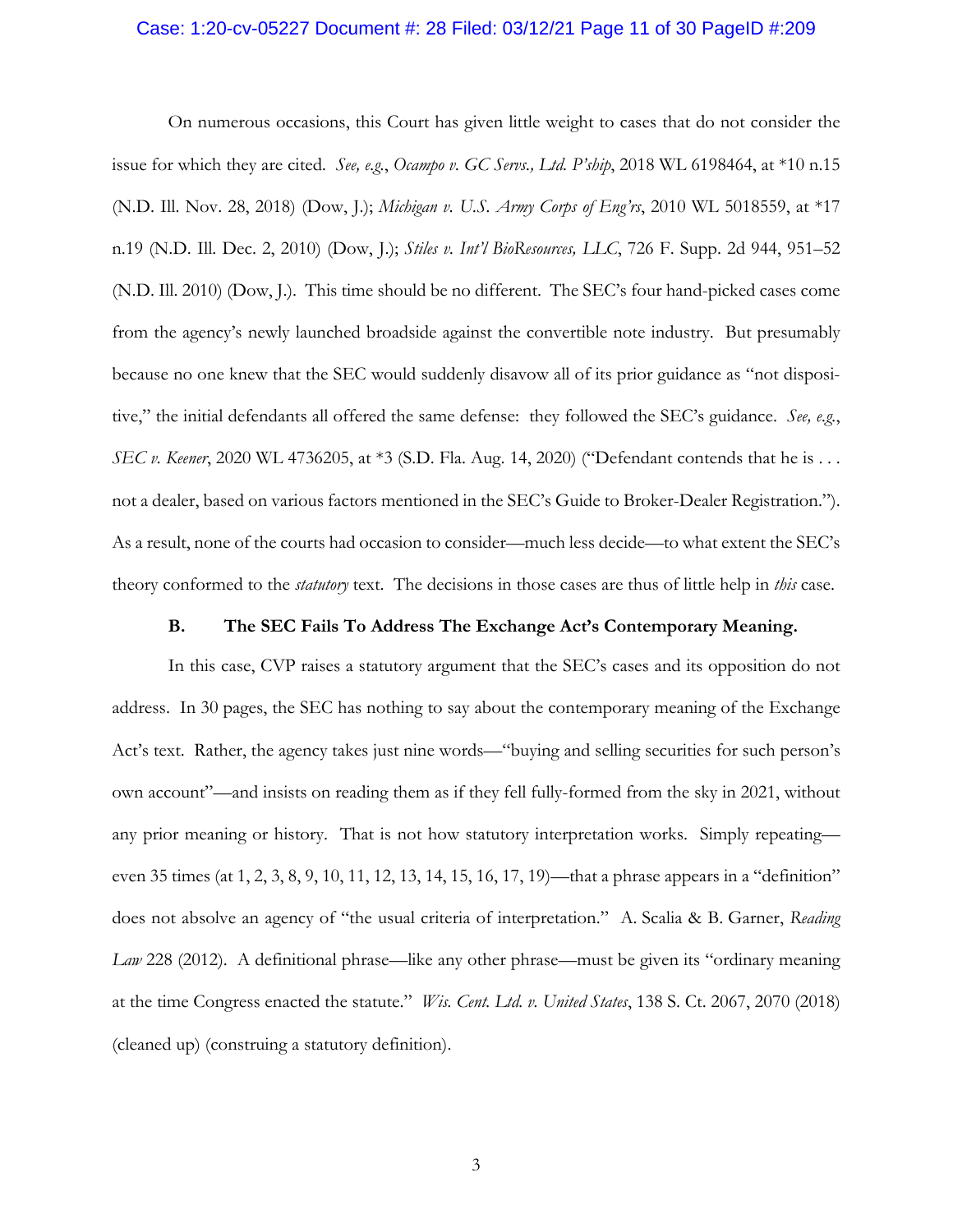## Case: 1:20-cv-05227 Document #: 28 Filed: 03/12/21 Page 12 of 30 PageID #:210

Ordinary meaning is not "literal" (SEC Br. 12) meaning. Scalia & Garner, *Reading Law* 356; *see, e.g.*, *Abuelhawa v. United States*, 556 U.S. 816, 820 (2009) (choosing "common usage" over "literal sweep"). A law that punishes whoever "draws blood in the streets" would literally condemn a surgeon who opens the vein of a person who has fallen in the street due to illness. Scalia & Garner, *Reading Law* 357. But no sensible person would interpret the statute that way because the phrase "drawing blood in the streets," in its ordinary, "conventional meaning," refers to a violent attack that pierces the skin, not a medical procedure. *Id.* The SEC here would hang the surgeon. It has no response to the indisputable fact that at the time Congress enacted the Exchange Act, everyone used the statutory phrase—"buying and selling securities for one's own account"—to distinguish the dealer's method of effectuating a customer's order from that of a broker. Only by "[s]licing" the statute into an isolated snippet, while ignoring the "background understandings," can the Commission even attempt to defend this suit. *Herrmann v. Cencom Cable Assocs.*, 978 F.2d 978, 982 (7th Cir. 1992).

## **1. The SEC Ignores How The Phrase "Buying And Selling Securities For One's Own Account" Was Used At The Time Of The Exchange Act.**

CVP's opening brief demonstrated (at  $7-8$ , 13-14) that at the time Congress enacted the Exchange Act, everyone knew that a broker bought and sold securities "*for*" his customer, whereas a dealer bought and sold securities "*from*" and "*to*" his customer. C.H. Meyer, Law of Stock Brokers and Stock Exchanges § 43-a, at 32–34 (1933) ("Law of Stock Brokers 1933") (emphases added).

The distinction between a "broker" and a "dealer" was thus expressed in terms of whose "account" facilitated the customer's trade. A broker, who acts "as the customer's representative," Law of Stock Brokers 1933, at 32, would simply trade "for the account of the customer," SEC, Report on the Feasibility and Advisability of the Complete Segregation of the Functions of Dealer and Broker, at XIV (1936) ("SEC Report"). As the standard trade confirmation of the day put it, "We have this day bought (or sold) *for your account* and risk." *E.g.*, *Weisbrod v. Lowitz*, 282 Ill. App. 252, 255 (1935) (emphasis added). A dealer, in contrast, would execute the customer's trade by taking the opposite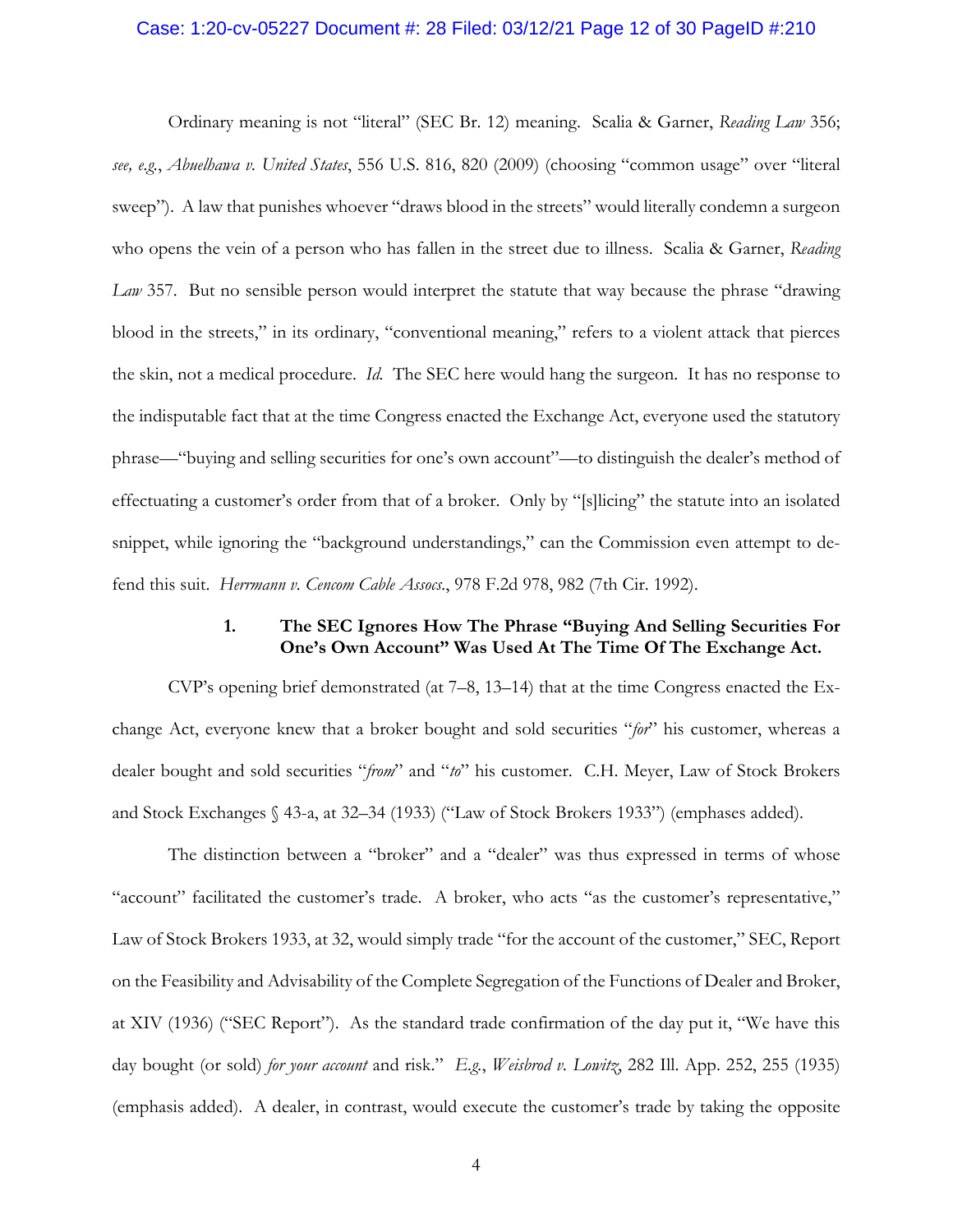## Case: 1:20-cv-05227 Document #: 28 Filed: 03/12/21 Page 13 of 30 PageID #:211

side in "his own account." *Id.* When a customer wanted to sell, for example, a dealer would effectuate the sale by "buy[ing] from [the] customer . . . for his own account." Law of Stock Brokers 1933, at 34. The phrase "own account" referred to the method by which a dealer effectuated his customers' orders; it "distinguished" the "*dealer['s]*" way of doing business "from [that of] a *broker*." *Id.* at 32.

Against this contextual backdrop, the SEC's case falls apart. Adopting the established understanding of the "other's account" versus "own account" distinction between brokers and dealers, Congress plainly defined those businesses in functional terms of *how* they effectuate customer trades. CVP Br. 2. Thus, a "broker" is a person "engaged in the business of effecting transactions in securities for the account of others," 15 U.S.C.  $\sqrt{78c(a)(4)(A)}$ , while a "dealer" is a person "engaged in the business of buying and selling securities . . . for such person's own account," *id.* § 78c(a)(5)(A). In 1934, everyone understood this text as distinguishing the two ways of effectuating a customer's order.

The SEC has nothing to say about the contemporary evidence that when people spoke of a dealer "buying and selling securities for one's own account," it was always in the context of customerorder facilitation. For instance, a leading treatise in 1933 stated that a dealer "engages in the business of buying and selling securities for his own account," immediately adding: "He sells to his customers . . . securities which he has purchased for his own account elsewhere, or buys from his customers securities for his own account with a view of disposing of them elsewhere." Law of Stock Brokers 1933, at 32–33. The SEC itself used the phrase "own account," but again, always in the context of facilitating a customer order—e.g., a "broker or dealer must disclose to his customer . . . whether he is acting as a dealer for his own account, . . . or as a broker." Exchange Act Release No. 211, 1935 SEC LEXIS 179, at \*5 (May 6, 1935); *see also* SEC Report, at XIV ("The characteristic activities of a dealer . . . [are that he] sells securities to his customer . . . or buys securities from his customer . . . . In any such transaction he acts for his own account[.]"). The SEC cannot cite any contemporary source that suggests a dealer operates without customers. Nor can it explain why no one at the time even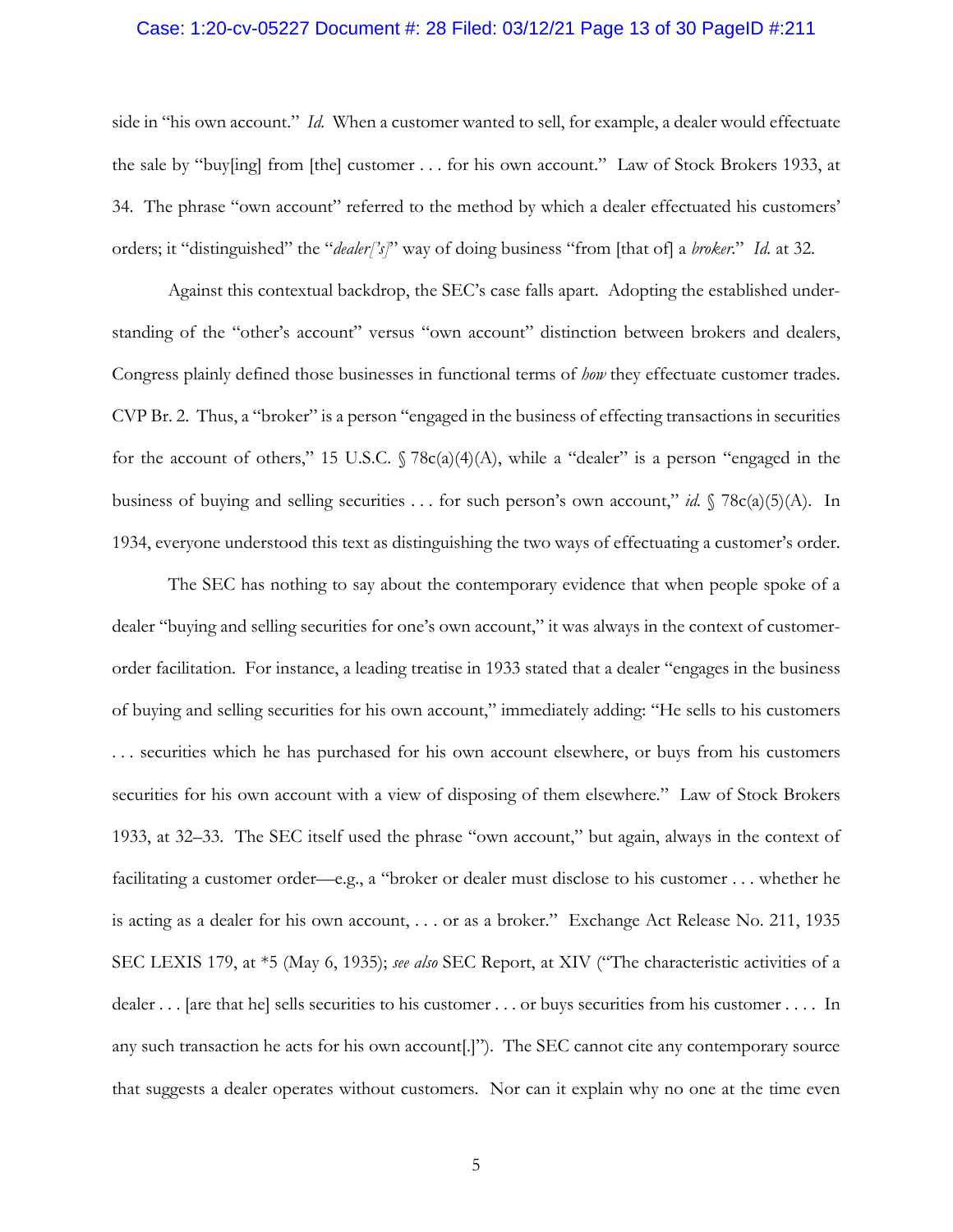### Case: 1:20-cv-05227 Document #: 28 Filed: 03/12/21 Page 14 of 30 PageID #:212

contemplated that possibility. *See, e.g.*, H.R. Rep. No. 76-2639, at 10 (1940) (simply assuming "the great majority of investment companies have never come within the purview of" the Exchange Act).

## **2. The SEC Cannot Evade The Contemporary Meaning Of "Buying And Selling."**

The SEC also makes no serious effort to deny (at 14) that at the time Congress enacted the Exchange Act, the phrase "buying and selling" meant to buy and sell the *same* type of security, in the *same* condition, around the *same* time. CVP Br. 9–11. Every contemporary case comports with CVP's reading. *See State v. San Patricio Canning Co.*, 17 S.W.2d 160, 162 (Tex. App. 1929) (same "form and condition"); *State v. Yearby*, 82 N.C. 561, 562 (1880) ("*same article and in the same condition*").

The SEC's attempt (at 14) to "distinguish[ ]" these cases—on the ground that "they seek to differentiate a dealer from a manufacturer," "not a dealer from a trader"—is wrong on numerous levels. It is incompatible with the agency's longstanding admonition that the "characteristic activities of a dealer in securities are similar to those of a dealer . . . in merchandise." SEC Report, at XIV. And it is just not true. While the defendants may have been manufacturers, the courts did not "seek to differentiate a dealer from a manufacturer," SEC Br. 14; they tried to discern, as a matter of "language," *Yearby*, 82 N.C. at 562, "common acceptation," or "plain language," *San Patricio*, 17 S.W.2d at 162, whether the statutory phrase at issue here—"buying and selling"—applied to a particular firm. It is inconceivable that Congress would have been unaware of these prior judicial interpretations of the operative statutory phrase. *Lamar, Archer & Cofrin, LLP v. Appling*, 138 S. Ct. 1752, 1762 (2018).

The SEC's theory unravels further as one considers the multitude of authorities that uniformly recognize that a "dealer" trades the same article in the same condition. *See, e.g.*, *Pub. Printing*, 1903 WL 3830, at \*1 (Pa. Att'y Gen. 1903) (SEC Br. 13) ("In law, a dealer is one who buys and sells the same articles in the same condition."); CVP Br. 10–11. The SEC has no response. It relies instead on two arguments; both are meritless. *First*, the SEC invokes (at 14) "recent cases" to "refute" the historical interpretation of "buying and selling," but none of those cases even *attempted* to construe the statutory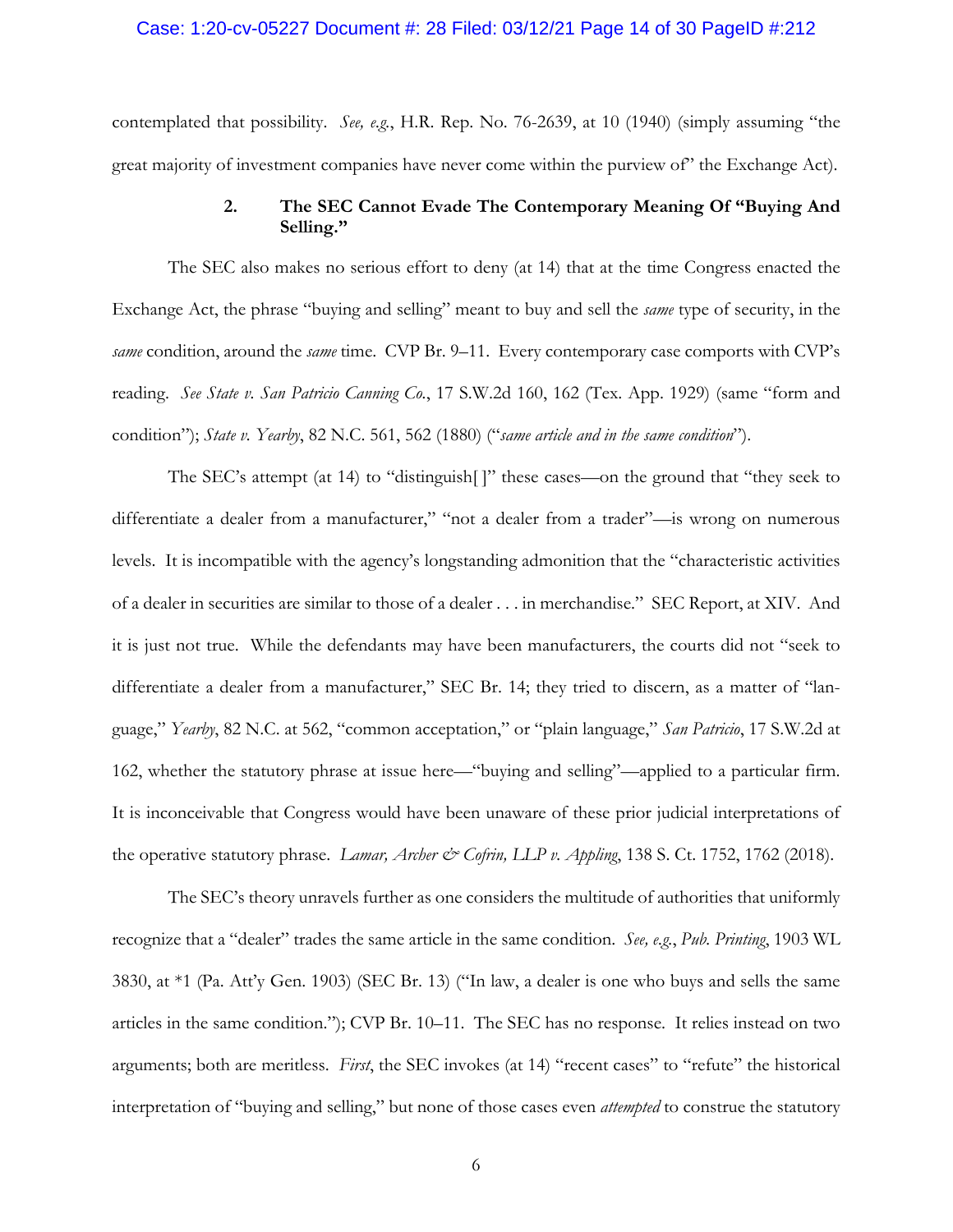## Case: 1:20-cv-05227 Document #: 28 Filed: 03/12/21 Page 15 of 30 PageID #:213

text. *Second*, the SEC says that maybe CVP buys and sells the same securities after all—on the theory that CVP does not apply "labor and skill to change" the notes into stock. SEC Br. 14 (cleaned up). That is nonsense. The SEC alleges that CVP "convert[s]" Rule-144-"restricted" notes into freely tradeable stock. Compl. ¶ 27. That is a "highly detailed and technical" process, *Dep't of Enforcement v. Scottsdale Cap. Advisors Corp.*, 2017 WL 2644541, at \*2 (FINRA Mar. 31, 2017); the SEC itself warns parties not to try it without a lawyer and broker to guide them, *see* SEC, *"Restricted" Securities: Removing the Restrictive Legend*, tinyurl.com/53lnab4e (last modified Jan. 16, 2013). The conversion indisputably requires "labor and skill," and the note and stock are not the same thing. CVP Br. 11.

In any event, the SEC does not even try to argue that CVP's trading exhibits the requisite temporal proximity. CVP Br. 12. The SEC itself has held the "conjunctive 'buying *and* selling' . . . connotes a degree of offsetting two-sided activity." Further Definition of "Swap Dealer," 77 Fed. Reg. 30,596, 30,607 n.174 (May 23, 2012). To offset one's activity, one must buy and sell, as the SEC's website puts it, "on a continuous basis"—or, as the SEC's former Deputy Director explains, "simultaneously." CVP Br. 10–11 (emphases omitted). The SEC does not explain how CVP meets this standard when it buys one type of security and then—*if* there is any sale at all—sells a different type of security six or more months later. Compl. ¶ 27. That is not "continuous" or "simultaneous."

## **3. The SEC Disregards The Body Of Learning From Which Congress Took The Phrase "As Part Of A Regular Business."**

The SEC's brief confirms that CVP does not buy or sell securities "as part of a regular business." 15 U.S.C. § 78c(a)(5)(B). The SEC does not dispute that at the time of the Exchange Act, federal regulations already excluded from "dealer" status any person who bought or sold securities "not in the course of an established business." *Donander Co. v. Comm'r*, 29 B.T.A. 312, 313 (1933); *see* CVP Br. 13. That should end the matter. When Congress employed the same exclusionary phrase in the Exchange Act—nearly verbatim—it is "presum[ed]" to have "adopt[ed] the cluster of ideas" that were attached to "the body of learning from which [the phrase] [wa]s taken." *Air Wis. Airlines Corp.*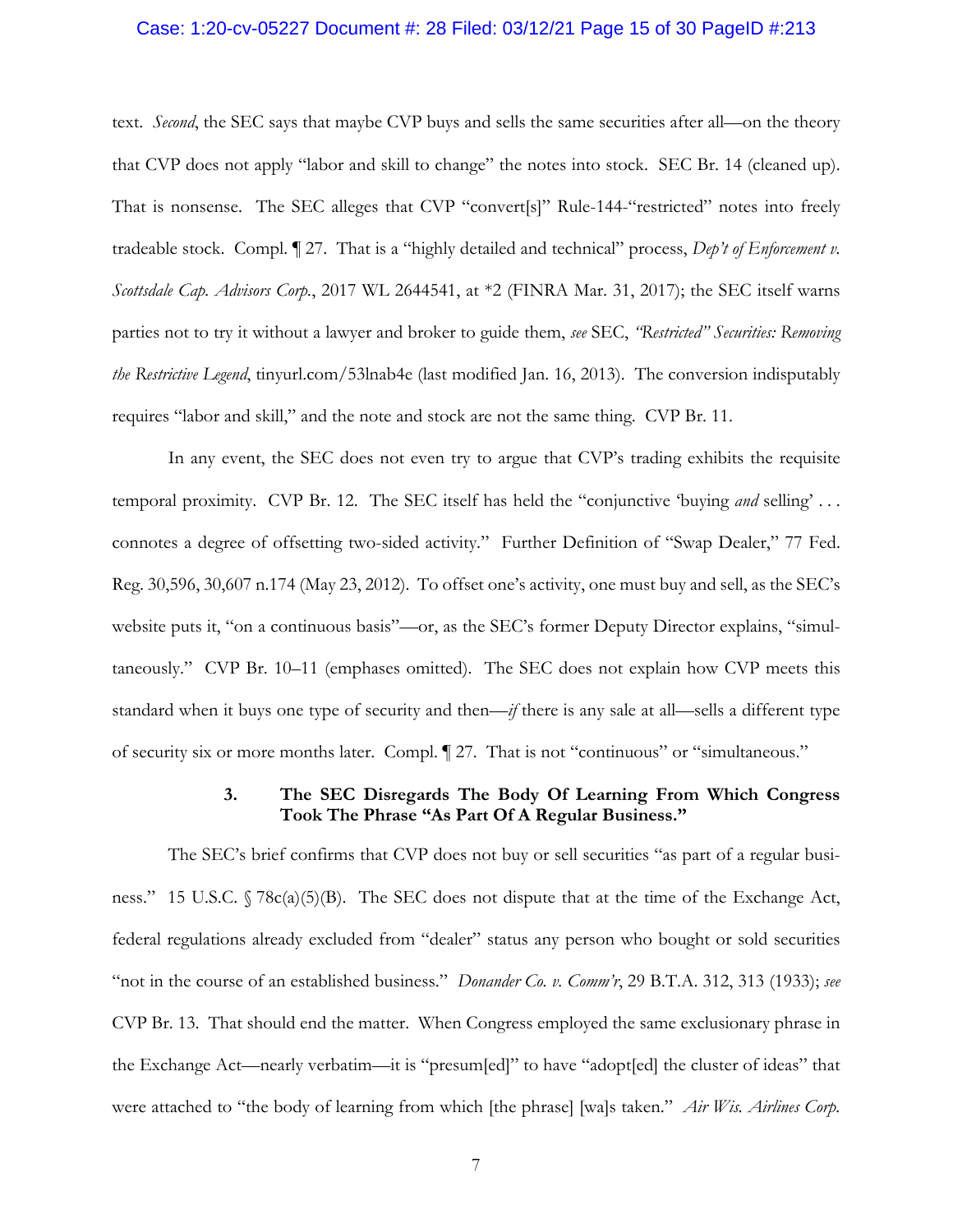## Case: 1:20-cv-05227 Document #: 28 Filed: 03/12/21 Page 16 of 30 PageID #:214

*v. Hoeper*, 571 U.S. 237, 248 (2014); *see* CVP Br. 13. And that body of learning plainly excluded from "dealer" status any firm that did not perform traditional public-facing dealer services for *customers*. CVP Br. 13–14 (collecting cases). The SEC does not cite, address, or acknowledge these authorities.

This is not "rewriting" the statute, SEC Br. 13, but interpreting Congress's words in accordance with ordinary tools of construction—to which the SEC has no real response. The best the SEC can do is pluck three sources from CVP's brief—seemingly at random—and declare that "[n]othing" in them "requires that to be a dealer, one *must* carry on a public securities business." *Id.* at 14. But each source (and many others the SEC doesn't address, *see* CVP Br. 15) say exactly that. Take what the SEC calls a "speech"—i.e., the Director of Market Regulation's testimony to Congress. In prepared remarks, the Director explained that hedge funds "are not registered . . . [as] broker-dealers" because they do "*not carry on a public securities business*."Testimony of R.L. Lindsey, 1998 WL 781102, at \*1, \*2 n.2 (Oct. 1, 1998). The treatise makes a similar point, which is why the SEC is forced to misleadingly quote it (at 15); the portion quoted by the SEC is bolded below. The actual text confirms that a dealer, as distinguished from a broker, uses his "own account" to facilitate customer orders:

[T]he broker does not himself sell to or buy from the customer, but acts as the customer's representative in making a purchase from or a sale to a third party.

However, there is nothing in the law which prevents **a person** from **engaging in the business of buying and selling securities for his own account as principal**. Such a person **is a security dealer** as distinguished from a *broker*. His rights and duties have been before the courts for adjudication repeatedly. He sells to his customers ... securities which he has purchased for his own account elsewhere, or buys from his customers securities for his own account with a view of disposing of them elsewhere[.]

Law of Stock Brokers 1933, at 33. That *this* is the SEC's best contemporary authority says it all.

The SEC's final argument (at 15)—that "[o]n multiple occasions, courts have held that persons qualify as 'dealers' even if they" are not in a public securities business—does not withstand scrutiny. By "[o]n multiple occasions," the SEC means two. *See id.* The first—*SEC v. Big Apple Consulting USA, Inc.*, 783 F.3d 786 (11th Cir. 2015)—arose under a *different* statute, CVP Br. 20, *infra* p. 13. And the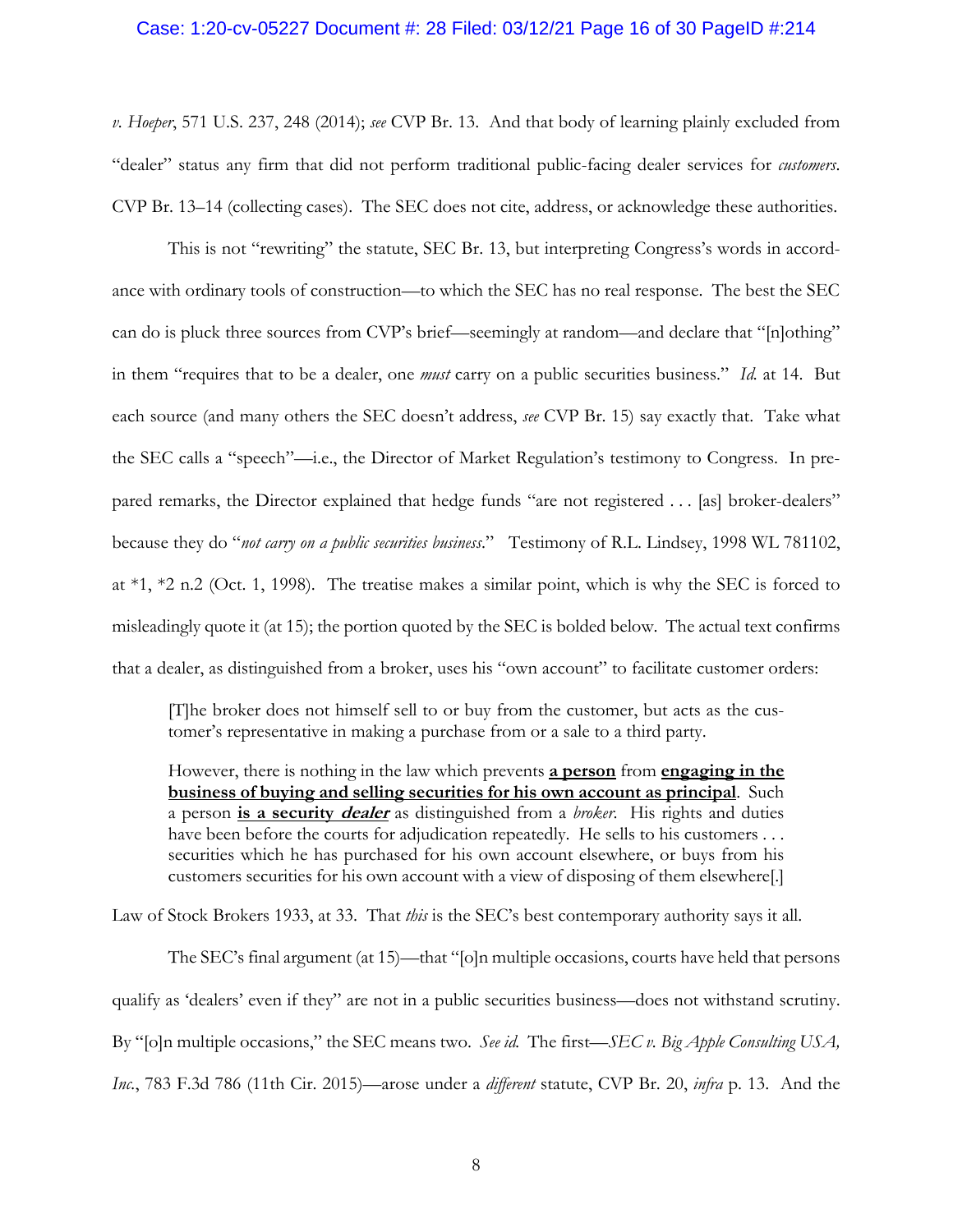## Case: 1:20-cv-05227 Document #: 28 Filed: 03/12/21 Page 17 of 30 PageID #:215

second—*Eastside Church of Christ v. National Plan, Inc.*, 391 F.2d 357 (5th Cir. 1968)—has four sentences on the issue, *see id.* at 361–62, which may not have been briefed, *see id.* at 361 (district court "did not decide" the issue). In any event, the dealer there was plainly involved in a public securities business. It was literally an underwriter; it traveled the country selling bonds over-the-counter to customers. *Id.*

### **C. The SEC Fails To Reconcile Its Theory With The Larger Regulatory Structure.**

Dealers are expressly excluded from using Rule 144. 17 C.F.R. § 230.144 ("other than" a dealer). The SEC never mentions that reality. Instead, the SEC insists—*twice* (at 17, 3)—that it makes perfect "[ ]sense for the SEC to [have] provide[d] [lenders like CVP] with [a] Rule 144 'exemption' . . . [even] if they still have to comply with . . . dealer registration"—*even though that is legally impossible*.

The SEC's position is mystifying. If the SEC's theory were really the law—if executing "convertible note deals" were really "sufficient[ ]" to make one a dealer, SEC Br. 11—then the SEC, *in a pending rulemaking*, would be advocating illegality. In that rulemaking, the SEC explains that "after the Rule 144 holding period is satisfied," lenders can "convert [their notes] into . . . common stock[] at a . . . discount to the market price" and "quickly" resell the stock "into the public market." Rule 144 Holding Period, 86 Fed. Reg. 5063, 5066 (Jan. 19, 2021); *cf.* SEC Br. 5–6. That business model, the SEC says—*later citing an article by undersigned counsel about CVP's business model*, *id.* at 5073 n.76—is permissible "under Rule 144's current formulation," *id.* at 5066–67—even though, again, *Rule 144 excludes dealers from using it*. The SEC, moreover, proposes an amendment that would effectively bar convertible lending to unlisted issuers—but would explicitly allow it for listed issuers. *Id.* at 5067. Again, the SEC does not explain how that is possible: all the deals would either be (i) executed by non-registered dealers (as the SEC alleges here) or (ii) ineligible for Rule 144 (because the lenders *were* dealers). Inexplicably, the SEC, in its brief, fails to mention this rulemaking; and the SEC, in the rulemaking, fails to mention this case—even though they were filed ten days apart and cannot rationally coexist.

In its rush to condemn a newly disfavored class of lenders, the SEC misreads other aspects of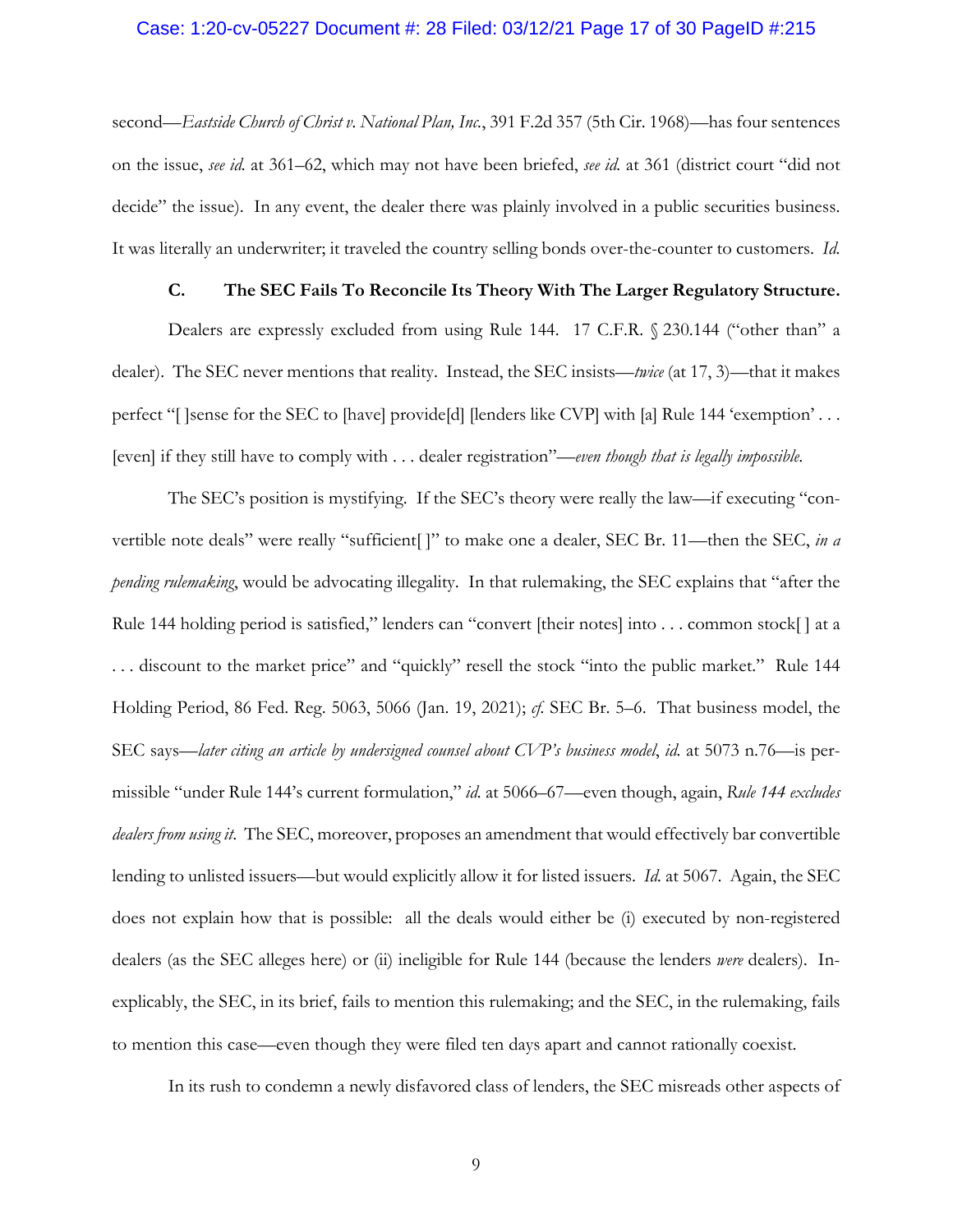## Case: 1:20-cv-05227 Document #: 28 Filed: 03/12/21 Page 18 of 30 PageID #:216

the statutory structure as well. Contrary to the SEC's assertion (at 17), exempt "*transactions*" under the Securities Act (e.g., through Rule 144) cannot turn "*actor*s" into dealers under the Exchange Act. That is the point of *Chapel Investments., Inc. v. Cherubim Interests, Inc.*, 177 F. Supp. 3d 981 990–91 (N.D. Tex. 2016), and *Oceana Capitol Group v. Red Giant Entertainment, Inc.*, 150 F. Supp. 3d 1219, 1225–26 (D. Nev. 2015)—cases the SEC just ignores, *see* CVP Br. 18.

The SEC is also off base complaining (at 4) about "highly favorable terms" CVP allegedly struck with issuers and insisting (at 17) that registration is required, "[w]hether [CVP] ha[s] customers or not," because its "activities still affect the market." None of that has anything to do with registering *as a dealer*—a regulatory scheme that is entirely premised on the existence of customers. The SEC does not say why Congress would have forced firms such as CVP to send "notice[s] to [their] customers" (which they do not have), 15 U.S.C. § 78o(e); to meet "financial responsibility requirements" to keep "custody . . . of customers' securities" (which they do not hold), *id.* § 78o(c)(3)(A); to join a fund to insure "each of [their] customers" accounts (which do not exist), *id.* § 78fff-4(c); and to license and train their employees on providing customer services (which they do not provide), CVP Br. 18.

## **D. The SEC Cannot Avoid The Absurdities Of Its Novel Construction.**

The construction of "dealer" advanced by the SEC would mean that every hedge fund, investment company, and family office has been operating unlawfully since the Exchange Act's adoption because they failed to register as dealers. "The proposition is absurd." *In re Xonics Photochemical, Inc.*, 841 F.2d 198, 199 (7th Cir. 1988). It would make a felon of any person associated with those entities, *see* 15 U.S.C. §§ 78o(a)(1), 78ff(a), which is presumably why the SEC has never applied its theory except as to convertible lenders, a newly disfavored class. *See Padilla v. DISH Network LLC*, 2014 WL 539746, at \*3 (N.D. Ill. Feb. 11, 2014) (Dow, J.) (rejecting interpretation with "absurd[ly]" broad "results").

The SEC's *ipse dixit* (at 16)—that "[a]pplying [its] literal definition of 'dealer' [would] not require 'every family office, hedge fund, [and] investment company'" to register—is unavailing. The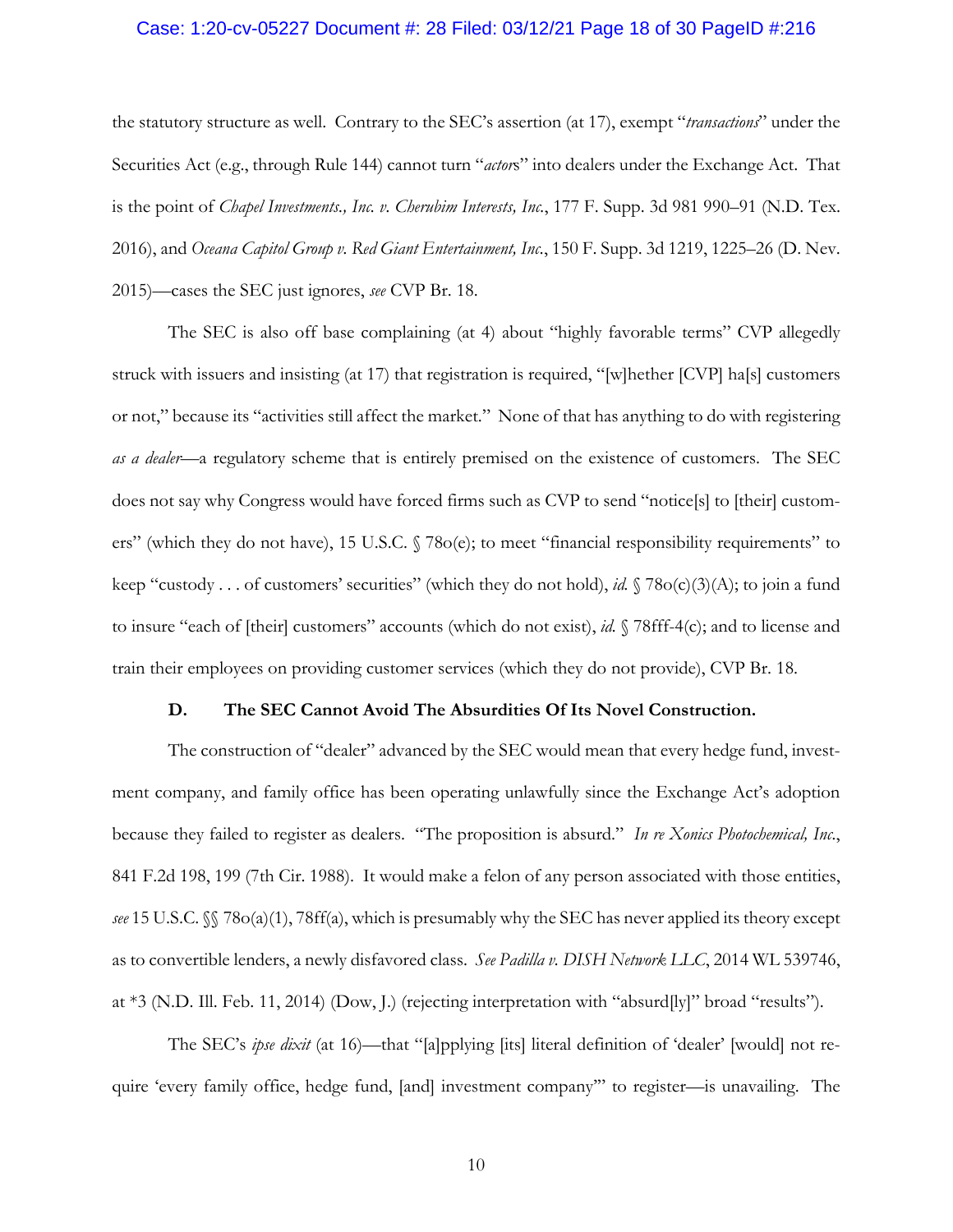## Case: 1:20-cv-05227 Document #: 28 Filed: 03/12/21 Page 19 of 30 PageID #:217

agency cannot explain *how* its reading of the statute would exclude those firms. The SEC repeatedly insists that Congress swept within the "dealer" definition "literal[ly]" any "business" that "b[uys] and s[ells] securities" for "profit"; and that buying and selling "in more than a few" transactions is "sufficient" to make one a dealer. SEC Br. 9–10, 12. Every firm listed above does exactly that.

The seemingly random facts about convertible lenders the SEC lists (at 16) is no answer to the absurd breadth of its theory. The agency does not even try to connect those facts to a definition of dealer. Nor do most of the facts even distinguish convertible lenders from other businesses that are obviously not dealers. A hedge fund, for example, is a "savvy player[ ]" that also "solicit[s]" "convertible promissory notes" "at a discount," SEC Br.  $16<sup>1</sup>$  or profits—in the case of a high frequency trader—from buying and selling alone, not "from appreciation," *id.* at 9.<sup>2</sup> To the extent the SEC offers anything that could differentiate convertible lenders from hedge funds or similar entities, it distinguishes such lenders from its *own* dealer definition. It insists (at 16) that convertible lenders do "not face genuine price risk like other market participants." That contention is absurd;<sup>3</sup> but even if it were true, it proves CVP is *not* a dealer. The SEC has long said dealers *do* face "risk." SEC Report, at XIV.

The SEC's so-called "traders" exception is no solution for the absurdity of the SEC's interpretation either. SEC Br. 16. The agency says that the "trader exception" is just SEC-speak for the statutory exclusion for firms that buy or sell securities but "not as part of a regular business." SEC Br. 8 (quoting 15 U.S.C.  $\sqrt{5}$  78c(a)(5)(B)). And the word "business," the SEC insists (at 9–10), means any "commercial enterprise carried on for *profit*." The SEC cannot seriously maintain that hedge funds and other similar entities are not commercial enterprises that buy and sell securities for profit. Nor

 $\overline{a}$ 

<sup>1</sup> *See, e.g.*, S. Goldfarb & M. Wirz, *Borrowing Binge Reaches Riskiest Companies*, Wall St. J. (Feb. 15, 2021), https://tinyurl.com/494tz34u (detailing Apollo's acquisition of convertible notes); D. MacMillan et al., *Spotify Raises \$1 Billion in Debt Financing*, Wall St. J. (Mar. 29, 2016), https://tinyurl.com/sajnuzud.

<sup>2</sup> *See* Concept Release, 75 Fed. Reg. 3594, 3606 (Jan. 21, 2010) (high frequency traders are often not dealers).

<sup>3</sup> Lending to small companies is highly risky and isn't inherently profitable; many investments literally go to zero. CVP Br. 4 n.2 (citing borrower's bankruptcy); 86 Fed. Reg. at 5072 n.75 (lenders "are exposed to risk").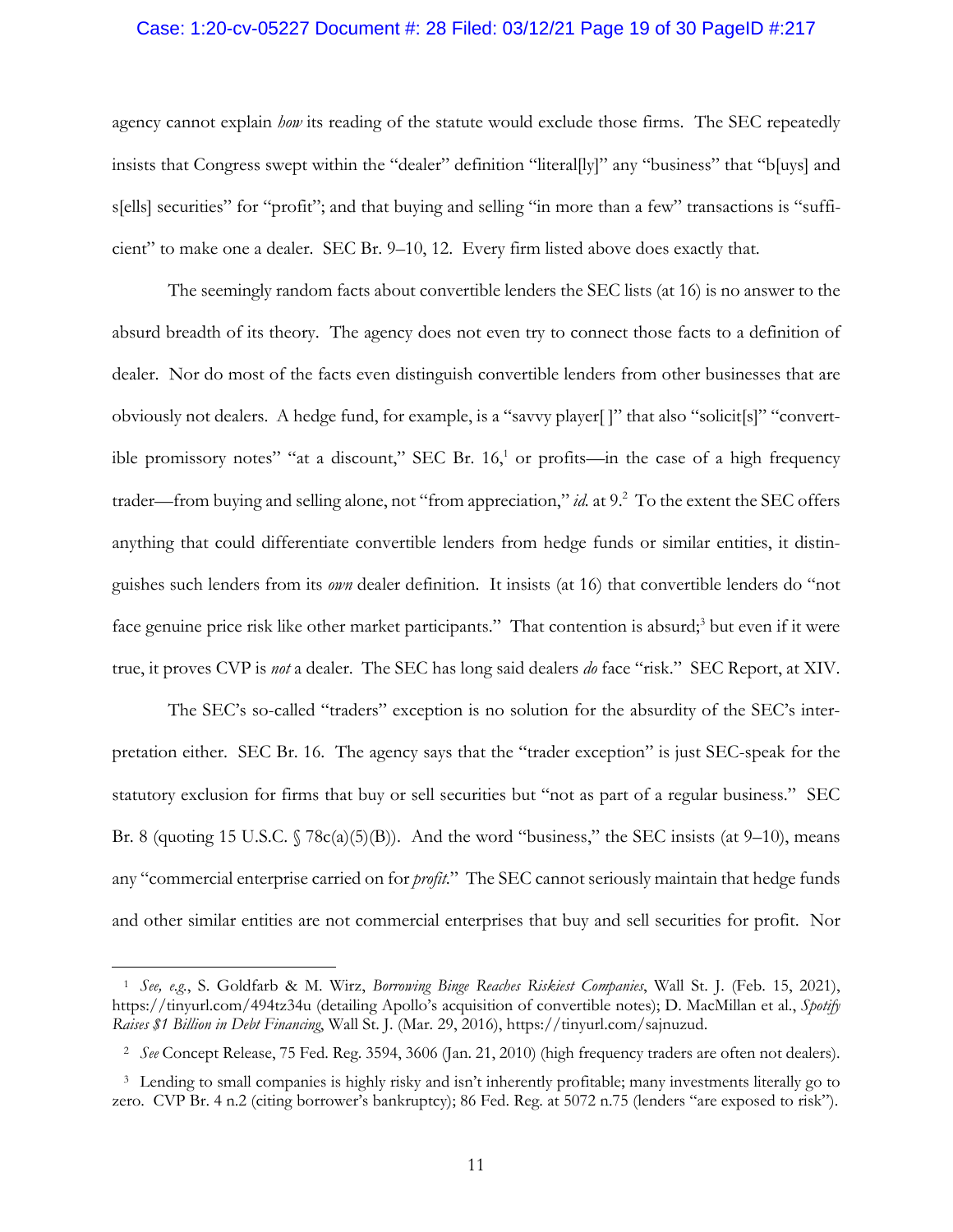## Case: 1:20-cv-05227 Document #: 28 Filed: 03/12/21 Page 20 of 30 PageID #:218

can the SEC simply abandon its statutory interpretation, and insist that the "trader exception" is sometimes just factors listed in SEC guidance. That guidance, in the SEC's view (at 18 n.3), is "not dispositive." So even if every hedge fund, investment company, and family office answers "no" to "all of the factors"—just like CVP—they (on the SEC's view) may *still* be a "dealer." SEC Br. 21. And even if those firms can somehow qualify for whatever amorphous "trader exception" the SEC comes up with to arbitrarily carve out from the agency's theory everyone except convertible lenders, the SEC's construction is still absurd. That is because (again, on the SEC's view) the so-called "trader exception" must be litigated at "summary judgment or trial" because there is no telling what factors will (or will not) control. *See* SEC Opp'n 15, *SEC v. Keener*, No. 1:20-cv-21254 (S.D. Fla. July 6, 2020), 2020 WL 5611950. It beggars belief that Congress would have subjected every hedge fund, investment company, and family office to a civil enforcement action—and their employees to indictment, *see* 15 U.S.C. §§ 78o(a)(1), 78ff(a)—whenever government lawyers choose, even if the firms may ultimately prevail.

Indeed, even the SEC does not seem to take its theory seriously. When CVP noted that the SEC itself had ordered the well-known buyer and seller of securities—Point72—to restructure as a "family office," the agency in its brief did not even attempt to deny (at 23) that this firm "may be operating as [an] unregistered dealer[ ]." The agency simply assured the Court that a "pattern of discriminatory enforcement" aimed at convertible lending is no reason to doubt the SEC's broader theory. *Id.* But of course it is. The need to abandon the full sweep of its theory "should have alerted [the SEC] that it had taken a wrong interpretive turn." *Util. Air Regul. Grp. v. EPA*, 573 U.S. 302, 328 (2014). "Agencies are not free to 'adopt . . . unreasonable interpretations of statutory provisions'" and then selectively enforce those interpretations "to mitigate the unreasonableness.'" *Id.*

#### **E. The SEC's Argument Is Flawed For Other Reasons.**

All in all, the SEC has nothing to offer except four recent, non-precedential district court decisions that do not address the statutory issues raised here. But even to the extent the SEC's cases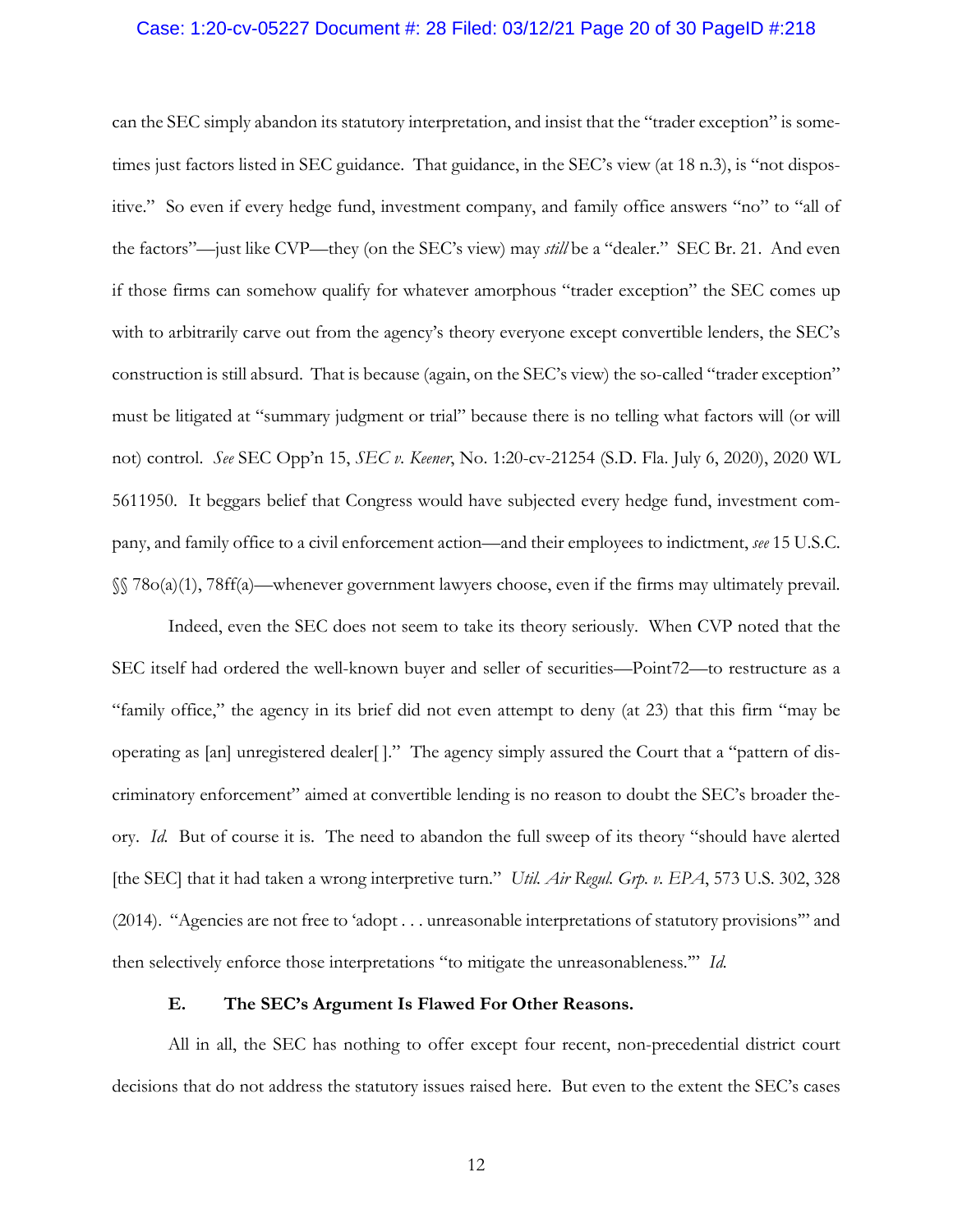## Case: 1:20-cv-05227 Document #: 28 Filed: 03/12/21 Page 21 of 30 PageID #:219

could be read as hinting at a statutory basis (and they cannot), they are distinguishable and plainly wrong. CVP's opening brief already distinguished the cases (at 19–20); and the SEC had no meaningful response, *see* SEC Br. 11 (denying this, but offering no analysis). The SEC's cases, moreover, are predicated on two inapposite and poorly reasoned decisions that are ultimately not persuasive: *River North* and *Big Apple*. *See SEC v. Almagarby*, 479 F. Supp. 3d 1266, 1272 (S.D. Fla. 2020) ("*Big Apple* guides this analysis."); *Keener*, 2020 WL 4736205, at \*4–5 (following *River North* and *Big Apple*); *SEC v. Fierro*, 2020 WL 7481773, at \*3–4 (D.N.J. Dec. 18, 2020) (following *Keener* and *River North*).

*River North* has no application to convertible lenders that *comply* with Rule 144. *See SEC v. River N. Equity LLC*, 415 F. Supp. 3d 853 (N.D. Ill. 2019). The SEC itself said so. There, the Commission alleged that River North *lied* about Rule-144 holding periods, *see* Compl. ¶ 74, *River North*, No. 1:19  $cv-1711$  (Mar. 11, 2019), 2019 WL 1123962, and was thus acting as a "statutory underwriter[]," and therefore a dealer, SEC Opp'n to Mots. to Dismiss 14 & n.6, *River North*, No. 1:19-cv-1711 (July 8, 2019), 2019 WL 7599481. This "most important fact" is entirely absent here. *Id.* at 13; *cf.* SEC Br. 6.

*River North* also misquotes a 1976 case in passing. It quotes the first half of a sentence—that a dealer has a "certain regularity of participation in securities transactions," 415 F. Supp. 3d at 858 but omits the second half—"at key points in the chain of distribution," *Mass. Fin. Servs. v. SIPC*, 411 F. Supp. 411, 415 (D. Mass. 1976). That latter part is key, because a convertible lender that complies with Rule 144 (like CVP) is *not* involved in a "distribution." 17 C.F.R. § 230.144. *Massachussetts Financial* actually confirms that the Act uses "words of art" to "limit[]" its reach. 411 F. Supp. at 415.

*Big Apple* is worse. It concerned the *Securities* Act, not the *Exchange* Act. 783 F.3d at 809–10. And the Supreme Court explicitly rejected the court's methodology. CVP Br. 20–21. Yes, *Big Apple* said in *dicta* that the two definitions were "very similar," 783 F.3d at 809 n.11, but the arguments were "abandoned," *id.* at 806, and the assertion is obviously wrong. The Securities Act's definition does not include "merely the ordinary dealer," but sweeps in a host of businesses—including "part" "time"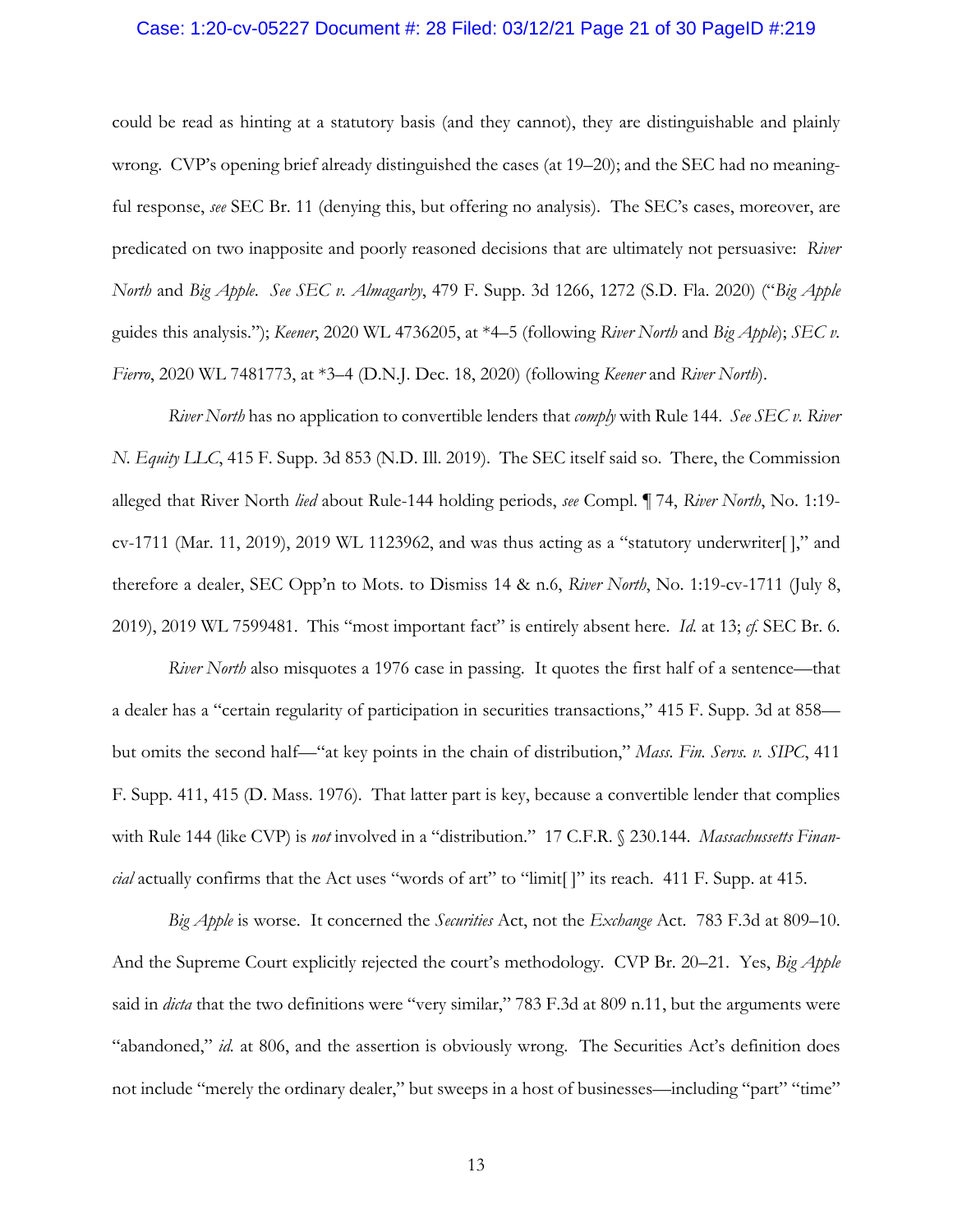## Case: 1:20-cv-05227 Document #: 28 Filed: 03/12/21 Page 22 of 30 PageID #:220

"trad[ers]," 15 U.S.C.  $\sqrt{77b(a)(12)}$ —that Congress wanted to subject to the "same" restrictions. H.R. Rep. No. 73-85, at 14 (1933). "This over-economy of language was corrected" in the Exchange Act, which returned "dealer" to "the English language." 1 L. Loss et al., Fundamentals of Securities Regulation § 3.A.4 (7th ed. 2021 Cum. Supp.).

### **II. The SEC's Due Process Responses Are Foreclosed By Binding Precedent.**

As CVP explained (at 21), even if the SEC's definition of "dealer" were permissible (it is not), fundamental principles of fair notice would still bar the imposition of liability. Unable to answer CVP's argument on its own terms, the SEC attacks a number of strawmen, insisting, first (at 19), that the statutory definition of dealer is not void for "vagueness." But no one is arguing that it is void for vagueness. Instead, CVP's argument is that, in light of the "regulatory history," CVP did not have "sufficient notice" of what conduct was proscribed. *FCC v. Fox Television Stations, Inc.*, 567 U.S. 239, 254 (2012). That fair notice issue is far different from vagueness. *See Cox v. Louisiana*, 379 U.S. 559, 572 (1965) (statute was not vague, but "reliance on the officials' construction" excused liability).

And on fair notice, the SEC cannot prevail—which is why the agency attacks a second strawman: it insists (at 18) that CVP "attempt[s] to elevate the SEC staff's Guide to Broker-Dealer Registration into an official agency interpretation of law." That contention is baffling. Outside of a single footnote (at 22 n.8), CVP does not mention the Guide in its due process argument. Instead, CVP documents decades of agency interpretations—spanning four rulemakings, five no-action letters, one adjudicated case, and two other guidance documents—that repeatedly and consistently define a "dealer" in terms of traditional dealer activities, such as holding customer funds, none of which CVP engages in. *See* CVP Br. 22 & n.8. The SEC just pretends this history does not exist.

The SEC complains (at 18) that the one guide is not an "official" interpretation. But that is irrelevant; non-binding guidance "trigger[s] . . . due process protection" all the same. *PHH Corp. v. CFPB*, 839 F.3d 1, 48 (D.C. Cir. 2016) (Kavanaugh, J.); *see, e.g.*, *Fox*, 567 U.S. at 254 (guidelines); *Cox*,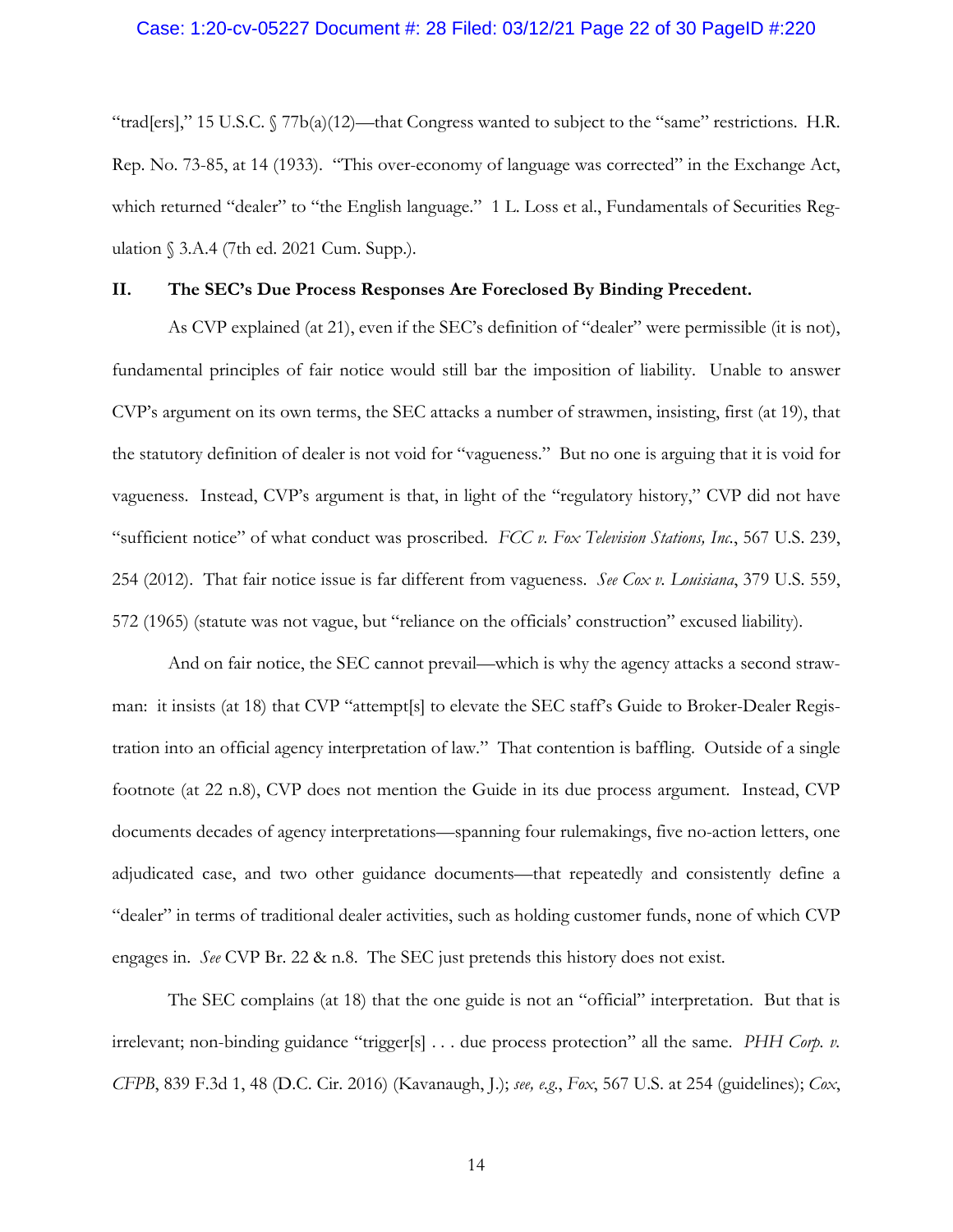## Case: 1:20-cv-05227 Document #: 28 Filed: 03/12/21 Page 23 of 30 PageID #:221

379 U.S. at 570 (police statement). It is also no answer to the interpretations published in the *Federal Register*, or issued in an adjudicated case. Those *are* "official" interpretations, yet the SEC won't acknowledge them. *Sodorff* alone ends this case. There, the SEC held that Sodorff was a dealer because he "solicited investors and handled their money and securities, rendered investment advice, and sent subscription agreements for investors for their review and signature, all of which are characteristics of dealer activity." 1992 WL 224082, at \*5 (Sept. 2, 1992). CVP had every right to believe "[t]hese factors distinguish the activities of a dealer" from a non-dealer; that is what the SEC said. *Id.* at \*5 n.27.

Even accepting the SEC's false premise that CVP relied solely on one guide, the Commission loses. *FCC v. Fox Television* resolves this case. Just as here, that case applied "a federal statute to Defendants' conduct," SEC Br. 18; federal law barred the broadcast of "any obscene, indecent, or profane language." 567 U.S. at 243. And just as here (at least according to the SEC), a regulated party objected that a single "Guidelines" document had misled the industry. *Id.* at 254. Those guidelines used the same cautionary language the SEC flags: they were not "comprehensiv[e]," 16 FCC Rcd. 7999, 8003 (2001); *cf.* SEC Br. 18; they were "highly fact-specific," 16 FCC Rcd. at 8003; *cf.* SEC Br. 18 n.3; and "[n]o single factor" controlled, 16 FCC Rcd. at 8003; *cf.* SEC Br. 21. Indeed, the FCC's guidelines did not even purport to set out a standard; they simply summarized "factors that have proved significant in [the agency's] decisions to date." 16 FCC Rcd. at 8003. Nevertheless, because one of those "consideration[s]" was whether the broadcast had "dwell[ed] on" the indecent language, the Court held that the industry lacked sufficient "notice" that "a fleeting expletive" "could be actionably indecent." 567 U.S. at 254. The same goes for trading without a connection to customers here.

The SEC's one-sentence attempt to distinguish *Fox* fails. The agency claims (at 18) that *Fox* is "inapplicable" because the Court "analyzed agency rules," whereas here, the Court must "apply[ ]" a "statute." But the SEC admits (at 19) that *Fox* applied "the Communications Act" to the defendants; no rule is cited there. Just switch the Exchange Act for the Communications Act, and the cases are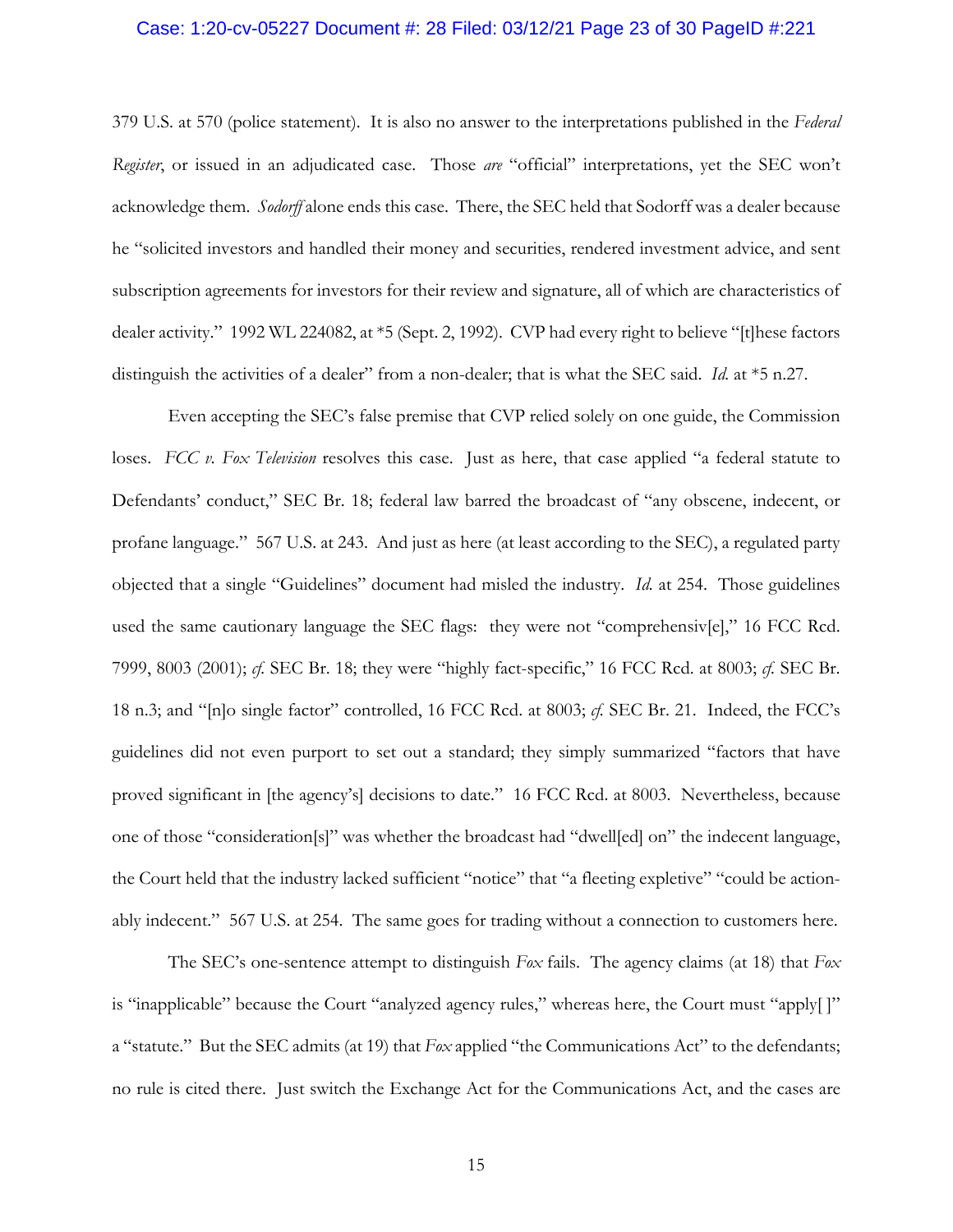## Case: 1:20-cv-05227 Document #: 28 Filed: 03/12/21 Page 24 of 30 PageID #:222

the same—except this is worse. The FCC abandoned one guidance; the SEC disavows all of them.<sup>4</sup>

The SEC's claim (at 21) that it did not "encourage[ ]" firms like CVP to "enter the convertible debt market" rings hollow. Although the SEC avoids any mention of this fact, the SEC amended Rule 144 (*see* CVP Br. 5) for the explicit purpose of encouraging firms to make convertible loans. *See* Revisions to Rule 144, 72 Fed. Reg. 71,546, 71,555 & n.143 (Dec. 17, 2007) (codifying in Rule 144(d)(3)(ii) the "letter to Planning Research Corp. (Dec. 8, 1980)," which permitted lenders to "conver[t]" restricted "Notes" into stock and "immediately sell the . . . stock," 1980 WL 14999, at \*2).

Finally, the SEC's studied ignorance (at 22) of decades of transactions that are identical to CVP's by firms that have never been registered as dealers is not credible. As indicated above, the SEC itself authorized these exact loans *under a rule that excludes dealers* from using it. *See Planning Research*, 1980 WL 14999, at \*2; *supra* p. 9. *Thousands* of these loans have been disclosed in the SEC's EDGAR database for over a decade. *See, e.g.*, CVP Br. 6 & nn.3–4. And the SEC has sued firms for not properly disclosing these loans. *See, e.g.*, *In re Elray Res., Inc.*, 2016 WL 5571631, at \*2 (Sept. 30, 2016); *In re Accounting Consultants, Inc.*, 2006 WL 1765159, at \*4 (June 27, 2006). In *Elray*, for example, the SEC faulted the issuer for not filing Form 8-Ks for a series of "convertible notes" issued from 2014 to 2015. 2016 WL 5571631, at \*2. CVP invites the Court to compare the public filings describing those deals—at pages 8–10 of Appendix D—to the SEC's allegations here; they are identical. Yet not one of the 11 convertible lenders listed in those filings has ever been registered as a dealer. The SEC has been "aware" of this industry for "years." *Upton v. SEC*, 75 F.3d 92, 98 (2d Cir. 1996).

#### **III. The SEC Cannot Avoid Other Constitutional Limitations.**

 $\overline{a}$ 

#### **A. Seila Law Forecloses The SEC's Claim To Authority To Bring This Case.**

*Seila Law LLC v. CFPB*, 140 S. Ct. 2183 (2020) forecloses the SEC's claim to authority to file

<sup>4</sup> The one factor the SEC identifies—holding out as "willing to buy and sell a particular security on a continuous basis," SEC Br. 20—has no relevance here. The SEC doesn't allege that CVP held itself out to sell. CVP traded different securities, not "a particular security." And trades were months apart, not "continuous."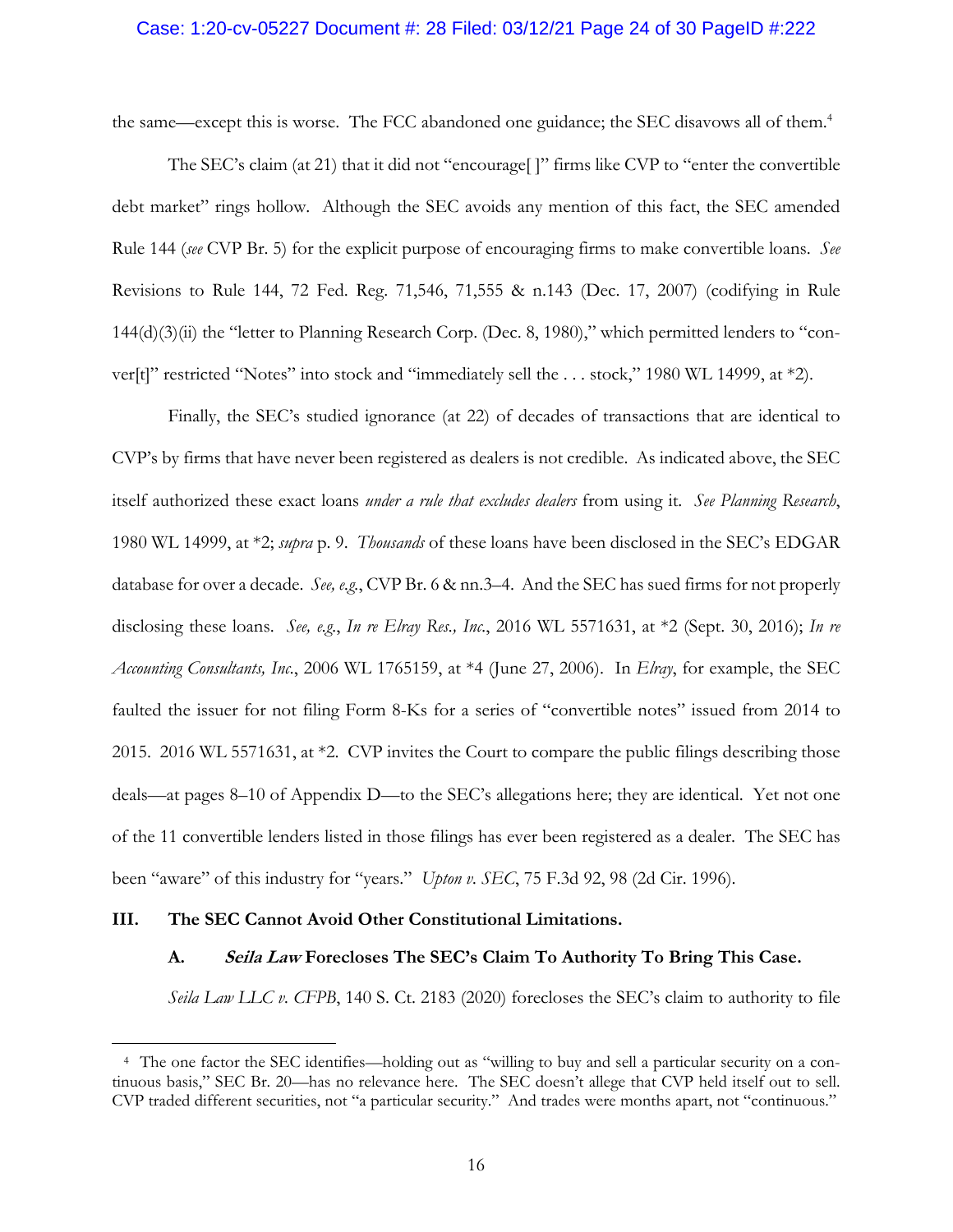## Case: 1:20-cv-05227 Document #: 28 Filed: 03/12/21 Page 25 of 30 PageID #:223

this case. Unable to respond to the Court's actual analysis in *Seila Law*, the SEC tries to collapse three holdings into one, and to pass off portions of a minority opinion as the opinion of "the Court," *see* SEC Br. 25 (citing 140 S. Ct. at 2207, which is actually the opinion of three justices).

In Parts III.A, B, and C of the opinion, the actual majority demolishes the SEC's claim to authority. *First*, in Part III.A, the Court sets the bounds of the only two "exceptions to the President's unrestricted . . . power" to remove other executive officers. 140 S. Ct. at 2198. As relevant here, the Court makes clear that the *Humphrey's Executor* exception applies only to agencies that do not wield executive power: "Because the Court limited its holding 'to officers of the kind here under consideration,' the contours of the *Humphrey's Executor* exception depend upon the characteristics of the agency before the Court. Rightly or wrongly, the Court viewed the FTC (as it existed in 1935) as exercising 'no part of the executive power.'" *Id.* (citations omitted). *Second*, in Part III.B, the Court holds that the CFPB's structure "cannot be settled by *Humphrey's Executor*." *Id.* at 2201. Why? Because (among other reasons) the CFPB's Director has the power to seek "penalties against private parties on behalf of the United States in federal court—a quintessentially executive power not considered in *Humphrey's Executor*." *Id.* at 2200. *Finally*, in Part III.C, the Court declines to "extend" *Humphrey's* to the "new situation" of the CFPB. *Id.* at 2201. In doing so, the Court acknowledges that the agency's "single Director" feature makes the CFPB's structure "even more problematic," but it is clear that the Director's (i.e., an executive officer's) "insulation from removal by an accountable President is enough to render the agency's structure unconstitutional." *Id.* at 2204. As with the CFPB, so too with the SEC.

The SEC's only response is to recycle the arguments of the *dissent*. Note that the SEC does not claim that *Humphrey's* actually applies to agencies wielding Executive Power; rather, "*Humphrey's Executor* has long *been understood* to apply to" such agencies. SEC Br. 23 (emphasis added). Where does that understanding come from? *Morrison v. Olson*, 487 U.S. 654 (1988). *See* SEC Br. 24 (citing *Morrison* and *SEC v. Blinder, Robinson & Co.*, 855 F.2d 677 (10th Cir. 1988), which relies on *Morrison*).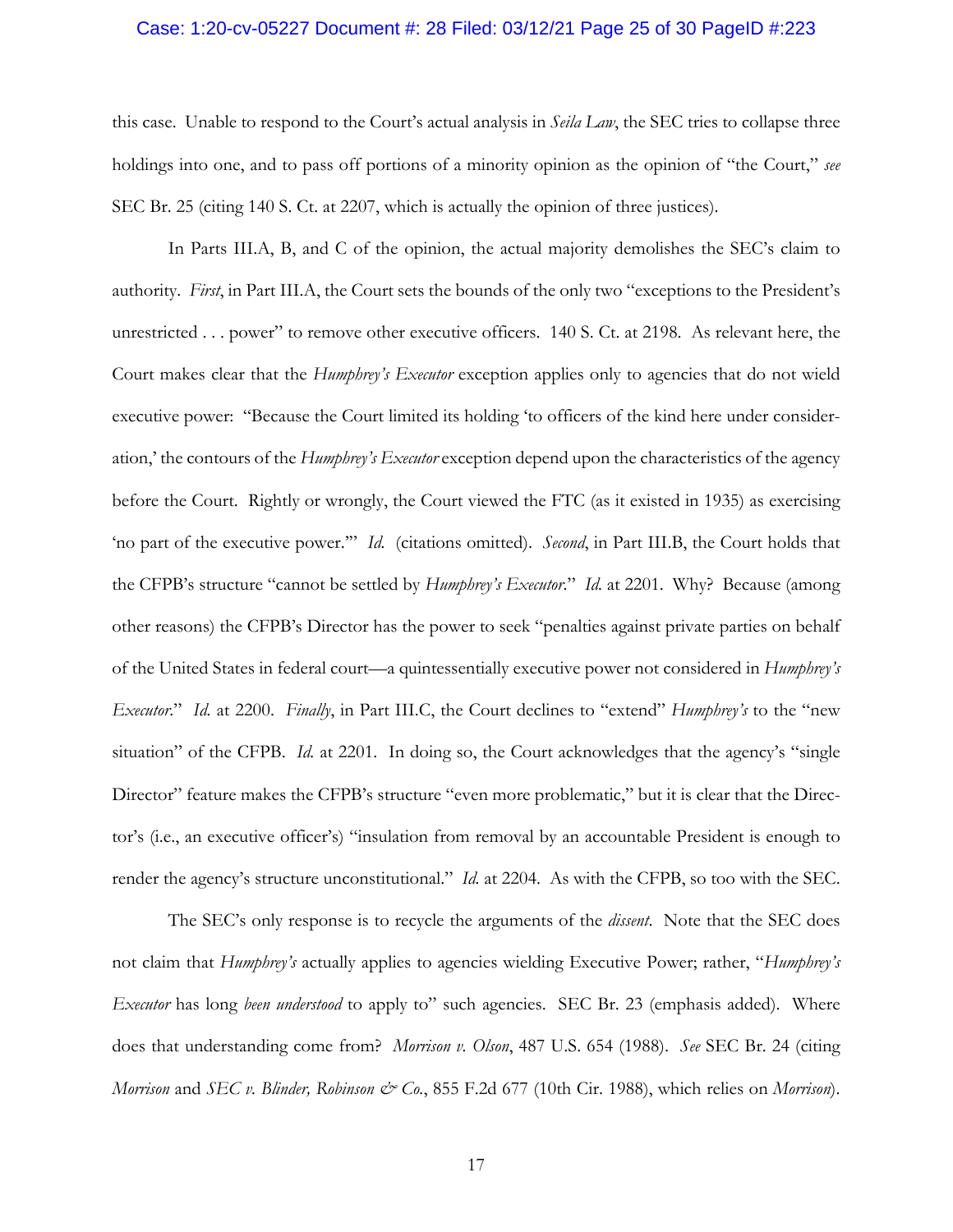## Case: 1:20-cv-05227 Document #: 28 Filed: 03/12/21 Page 26 of 30 PageID #:224

That was Justice Kagan's argument—she thought that *Morrison* "extended" *Humphrey's* (and *Wiener* (SEC Br. 24)) to "executive" officials. 140 S. Ct. at 2235 (Kagan, J., dissenting). But the majority rejected that view: although the "dissent would have us ignore the reasoning of *Humphrey's Executor* and instead apply the decision only as part of a reimagined *Humphrey's*-through-*Morrison* framework," "[w]e take the [*Humphrey's*] decision on its own terms, not through gloss added by a later Court [in *Morrison*] in dicta." *Id.* at 2200 n.4 (maj. op.). "[W]hat matters," the Court stressed again, "is the set of powers the [*Humphrey's*] Court considered as the basis for its decision," *id.*—and *that* Court did "not consider[ ]" the "power to seek . . . penalties against private parties"—the "quintessentially executive power" the SEC is wielding here, *id.* at 2200. The SEC's structure falls outside the "outermost constitutional limits of permissible . . . restrictions on the President's removal power." *Id.* at 2199–200. And because "no theory" "would permit [this Court] to declare the Commission's structure unconstitutional without providing relief" to CVP, the Court must dismiss this case. *FEC v. NRA Political Victory Fund*, 6 F.3d 821, 828 (D.C. Cir. 1993).

## **B. The SEC Cannot Force CVP To Subject Itself To The Jurisdiction Of SIPC.**

The SEC makes no meaningful attempt to defend the constitutionality of the regulatory regime it seeks to compel CVP to join. The SEC does not dispute that the President of the Securities Investor Protection Corporation was not appointed in conformity with the Appointments Clause. CVP Br. 27– 29. The SEC instead tries to deny the clause applies. But its rote denials (at 26) are demonstrably incorrect. SIPC is plainly part of the government for constitutional purposes; it has the *same* corporate structure as the PCAOB, *see Free Enter. Fund. v. PCAOB*, 561 U.S. 477, 484 (2010); *cf.* 15 U.S.C. §§ 7211(a), (b), 78ccc(a)(1); and the "similarities between" it and Amtrak are so "undeniable" as to be "insurmountable," *SIPC v. Barbour*, 421 U.S. 412, 420 (1975). SIPC's President is also an Officer of the United States—just like Amtrak's President, *see Dep't of Transp. v. Ass'n of Am. R.Rs.*, 575 U.S. 43, 65 (2015) (Alito J., concurring). Congress created SIPC under "the District of Columbia Nonprofit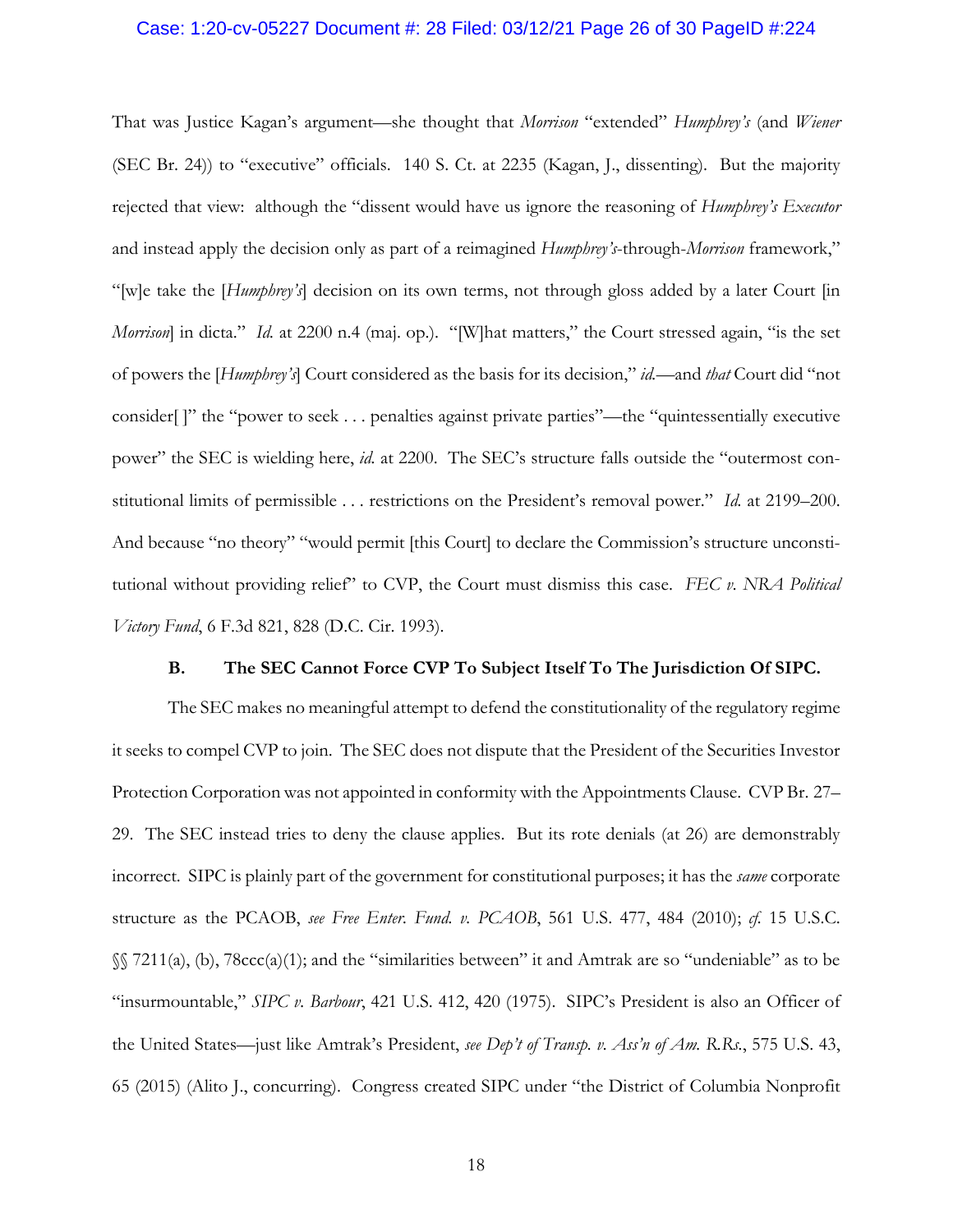## Case: 1:20-cv-05227 Document #: 28 Filed: 03/12/21 Page 27 of 30 PageID #:225

Corporation Act," 15 U.S.C.  $\sqrt{7}$  78ccc(a)(1)(B), which created the office of "president," Pub. L. No. 87-569, § 24(a), 76 Stat. 265, 275 (1962), and, to this day, makes her "responsible for [SIPC's] management," D.C. Code § 29-406.40(a). Congress also prescribed the means of establishing her appointment and setting her pay. *See* 15 U.S.C. § 78ccc(b)(7). And for good measure, the SEC approves SIPC's bylaws as it would a regulation. *See id.* § 78ccc(e)(1)(B). The SIPC's President is an Officer.

The SEC's argument really boils down to the assertion that it may compel CVP to subject itself to the jurisdiction of an unconstitutional entity. The SEC tries to downplay this aspect of its argument, writing the SIPC off (at 25) as some ancillary "defect in one component of the scheme." But make no mistake: the SEC seeks to compel CVP to execute the very document—Form BD, *see* Compl. ¶ 41—that would immediately and automatically subject CVP to a "here-and-now" constitutional injury. *Free Enter. Fund*, 561 U.S. at 513. The SEC's only defense (at 25–26)—that CVP can wait for its member assessment and then "file suit against SIPC"—is foreclosed by *Horne v. Department of Agriculture*, 576 U.S. 350 (2015). There, as here, the government argued that the Hornes should have voluntarily subjected themselves to a constitutional injury and then "resort[ed] to the Court of Federal Claims." *Id.* at 368. While that might have been the safer option, the Court held that defendants are also "free to raise" their objection in an "enforcement proceedin[g]*." Horne v. Dep't of Agric.*, 569 U.S. 513, 528 (2013). And if they prevail, they are "relieved" of the constitutional injury *and* the "civil penalty" from "resist[ing]" the unlawful scheme. 576 U.S. at 370. CVP is entitled to the same relief.

#### **IV. The Disgorgement Claims Should Be Dismissed.**

The SEC's disgorgement claim fails as a matter of law. To show the but-for causation needed to establish disgorgement, SEC Br. 28, it is "not enough . . . to show" that CVP "should have" registered as a dealer; the SEC must show that *had* CVP registered, registration "would have *prevented*" the gains the SEC seeks to claw back. *Garza v. Henderson*, 779 F.2d 390, 396 (7th Cir. 1985). The SEC, however, does not even *argue* that a registered dealer could not have done the exact same deals as CVP.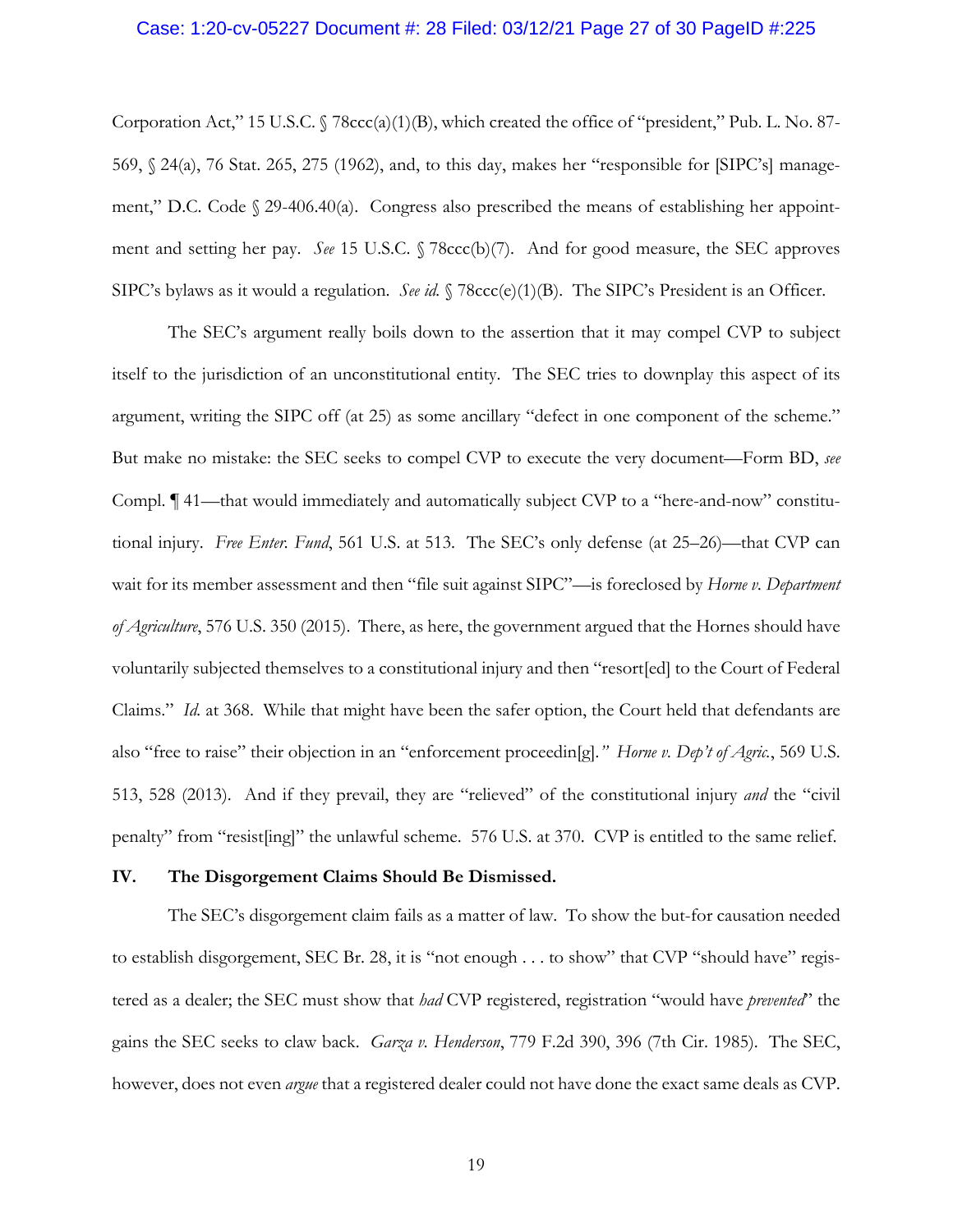## Case: 1:20-cv-05227 Document #: 28 Filed: 03/12/21 Page 28 of 30 PageID #:226

The SEC cannot manufacture but-for causation from the dubious proposition that CVP *could not* have registered. *See Avalos v. Pulte Home Corp.*, 474 F. Supp. 2d 961 (N.D. Ill. 2007). Consider a truck driver who is not eligible for a commercial license because he lacks a regular license. *Id.* at 969; *see, e.g.*, 625 Ill. Comp. Stat. Ann. 5/6-507.5(c). That ineligibility does not turn every commerciallicensing violation into a but-for cause of every accident. If the "accident would have occurred *even if* [he] had the proper licensing," the licensing violation is not the "'but for' cause." *Avalos*, 474 F. Supp. 2d at 970. The same reasoning applies here. *See Alvarez v. United States*, 862 F.3d 1297, 1302 (11th Cir. 2017) (registration failure did not cause investor losses, even though no registration was possible).

The SEC's disgorgement claim also fails because the SEC does not identify any "victims." CVP Br. 30. The SEC, to be sure, tries to create some victims by asserting that CVP "sold securities into the market," which "depress[ed] the stock price" of the issuers. SEC Br. 30. But when confronted with multiple cases holding that registration violations are not the cause of investor losses, *see* CVP Br. 29–30, the SEC essentially concedes the argument. Its only comeback is that the "SEC is not required to establish investor losses," SEC Br. 29, or show that investors are owed "restitution," *id.* at 28 n.9. But that is exactly what the SEC must show to establish investor "victims." See Liu v. *SEC*, 140 S. Ct. 1936, 1940 & n.1, 1942–43, 1945, 1948 (2020) (disgorgement is a form of restitution).

Yet again, the SEC's real argument is that the Court cannot consider any of this—at least at this stage—because the issue is "premature." SEC Br. 27. That is wrong. The agency's own cases— *SEC v. Ustian*, 229 F. Supp. 3d 739, 776 (N.D. Ill. 2017), and *SEC v. Buntrock*, 2004 WL 1179423, at \*3 (N.D. Ill. 2004)—were resolved *on the merits* on a motion to dismiss; this Court should reach the merits as well. No rule requires this Court to shelter on its docket the threat of business-ending disgorgement, as extra pressure to settle, where, as here, the SEC's claims fail as a matter of law.

### **CONCLUSION**

For the foregoing reasons, the complaint should be dismissed.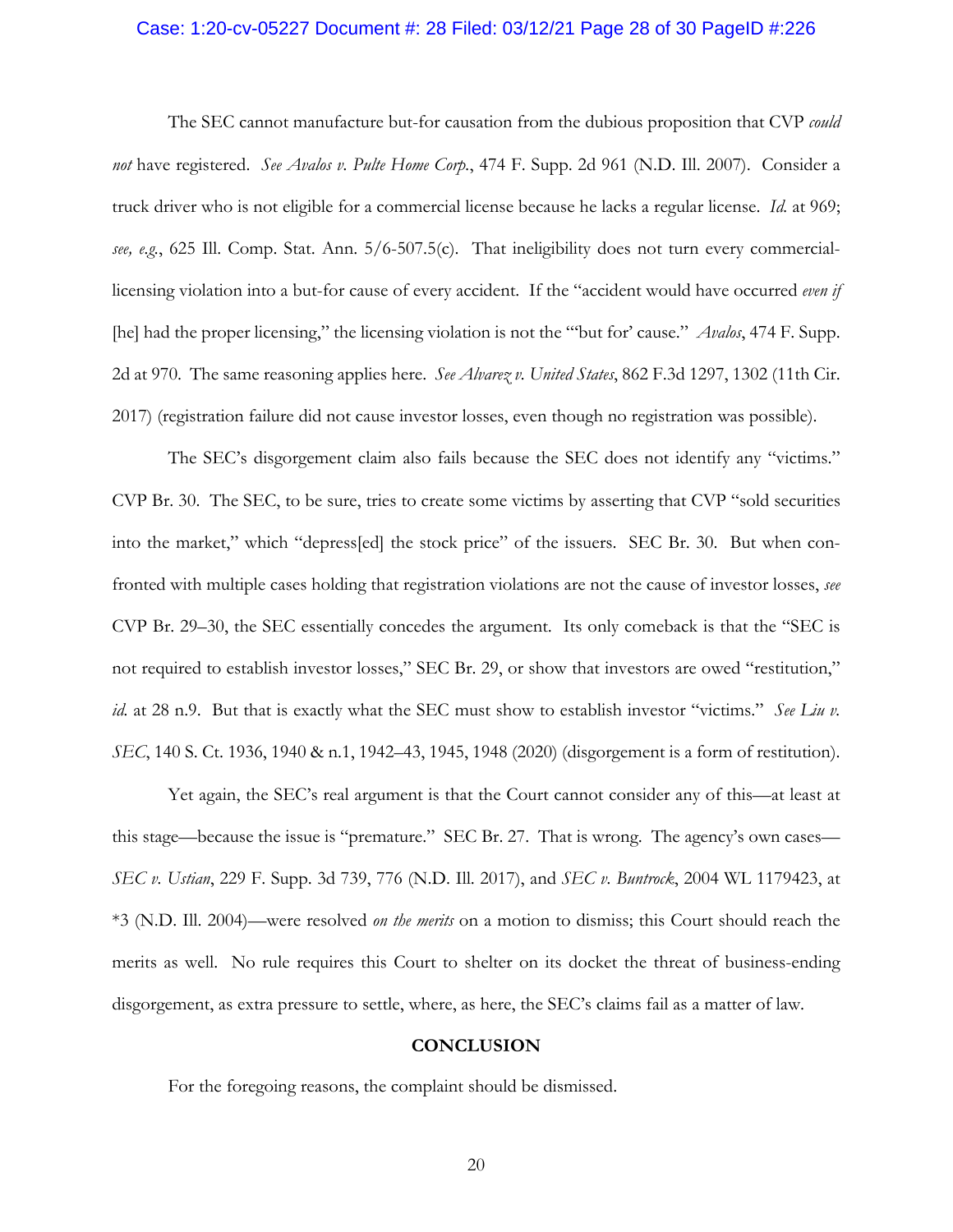## Case: 1:20-cv-05227 Document #: 28 Filed: 03/12/21 Page 29 of 30 PageID #:227

Dated: March 12, 2021 Respectfully submitted,

*/s/ Helgi C. Walker* 

Helgi C. Walker\* Brian A. Richman\* GIBSON, DUNN & CRUTCHER LLP 1050 Connecticut Avenue, N.W. Washington, DC 20036-5306 (202) 955-8500 hwalker@gibsondunn.com

Barry Goldsmith\* M. Jonathan Seibald\* GIBSON, DUNN & CRUTCHER LLP 200 Park Avenue New York, NY 10166-0193 (212) 351-2440 bgoldsmith@gibsondunn.com

Michael J. Diver Elliott M. Bacon KATTEN MUCHIN ROSENMAN LLP 525 West Monroe Street Chicago, IL 60661 (312) 902-5200 michael.diver@katten.com

\_\_\_\_\_\_\_\_\_\_\_\_\_\_\_\_\_\_\_

<sup>\*</sup> *pro hac vice*